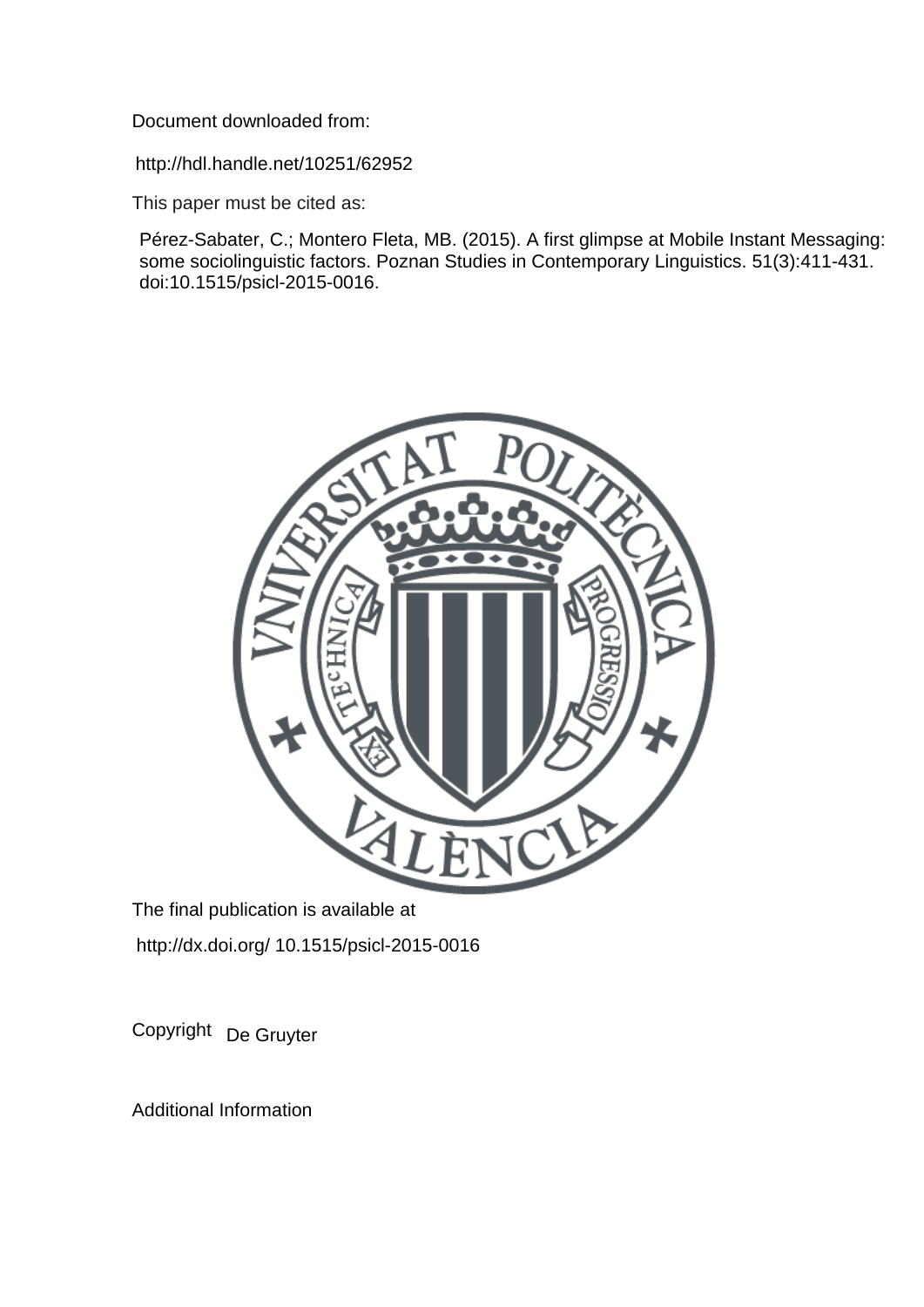**Please cite as: Pérez-Sabater, C. & Montero-Fleta, B. (2015). A first Glimpse at Mobile Instant Messaging: Some Sociolinguistic Determining Factors.** *Poznań Studies in Contemporary Linguistics,* **51(3), 411-431.**

**doi: 10.1515/psicl-2015-0017**

# **A first Glimpse at Mobile Instant Messaging: Some Sociolinguistic Determining Factors**

## **Abstract**

Despite the vast body of research on the linguistic peculiarities of Instant Messaging and Short Messaging Service, little is known about the language used in Mobile Instant Messaging in a cross-generational and cross-cultural context. To fill in this gap, the cross-linguistic study addressed here is an attempt to approach age-specific variation from a blended ethnography approach. The current research is grounded on an analysis of a naturally-occurring dataset of *WhatsApp* messages from the point of view of oralisation and deviations from standard forms. Two distinct generations of English and Spanish texters provide empirical data on the parameters of the oralised written discourse suggested by Yus (2011): emoticons, orthographic mistakes, phonetic orthography, abbreviations, acronyms and clippings, and the use of words in other languages. Subsequently, an analysis of the interviews held with the writers approaches the factors that may determine language variation in the messages. The conclusions drawn highlight the persistent use of deviations from standard language of English and Spanish teenagers. The study confirms a higher frequency of a conversational style in Spanish than in English. Not only brevity and speed reasons but also familiarity, playfulness and intimacy with the addressee are behind the intentional variations used.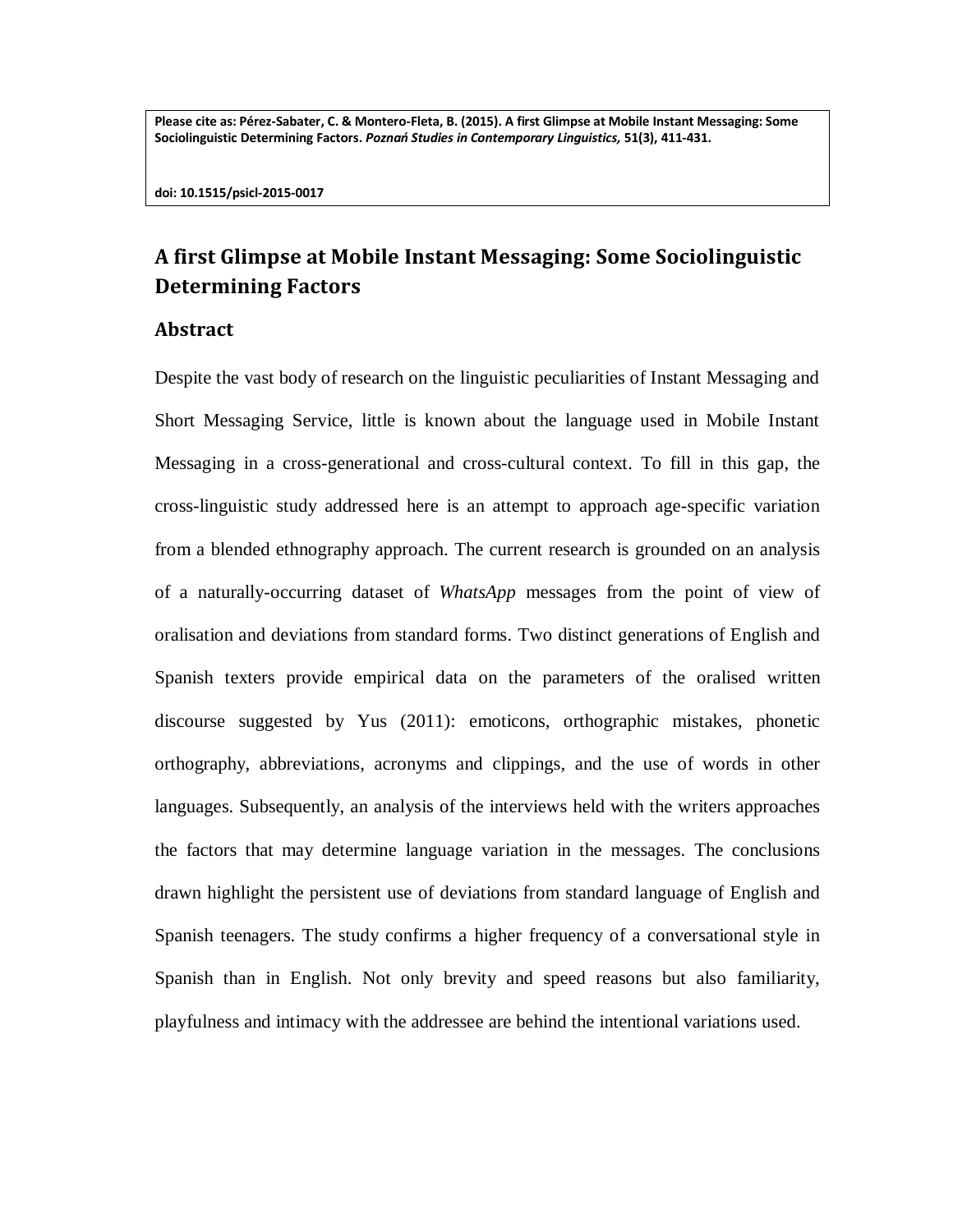**Keywords**: Language variation; *WhatsApp* text messages*;* Oralised written discourse; Cross-cultural and cross-generational linguistic research.

# **1. Introduction**

 $\overline{\phantom{a}}$ 

In the last few years, we have witnessed a communications revolution which has changed the way we interact with each other on a daily basis. A new wave of mobile communication services called Mobile Instant Messaging (MIM) has gained a relevant position in the market. At the moment, one of the most popular applications for mobile phones is *WhatsApp* Messenger, a [proprietary,](http://en.wikipedia.org/wiki/Proprietary_software) [cross-platform](http://en.wikipedia.org/wiki/Cross-platform) [Instant Messaging](http://en.wikipedia.org/wiki/Instant_messaging) (IM) application for [smartphones,](http://en.wikipedia.org/wiki/Smartphones) which allows users to send and receive text messages as well as images, video, and audio media messages<sup>1</sup>. The affordances of *WhatsApp* have played an important role in its popularity. These, according to our own research and that of Baron (2008), Yus (2011), and Jones and Hafner (2012), stem from the following characteristics: the low price of *WhatsApp*, the lack of a need for immediate feedback; it allows multitasking, status information and notifies when the message has arrived at its destination and when it has been read, among other affordances that were not possible in traditional text messaging. *WhatsApp* also permits community interaction with the creation of groups of friends or contacts in order to send and share messages among the group. All these features, which mainly imply the "convergence" of formerly distinct technologies and modes of communication in a single platform (Thurlow and Poff, 2013), have contributed to the current ubiquitous character of *WhatsApp.*  Notwithstanding this, it is important to recognise "the interplay between what a

<sup>&</sup>lt;sup>1</sup> *WhatsApp* is currently the fastest growing global messenger social networking tool in terms of users per month, with 500 million users in 2014, and an additional million a day according to Dredge's figures (2014).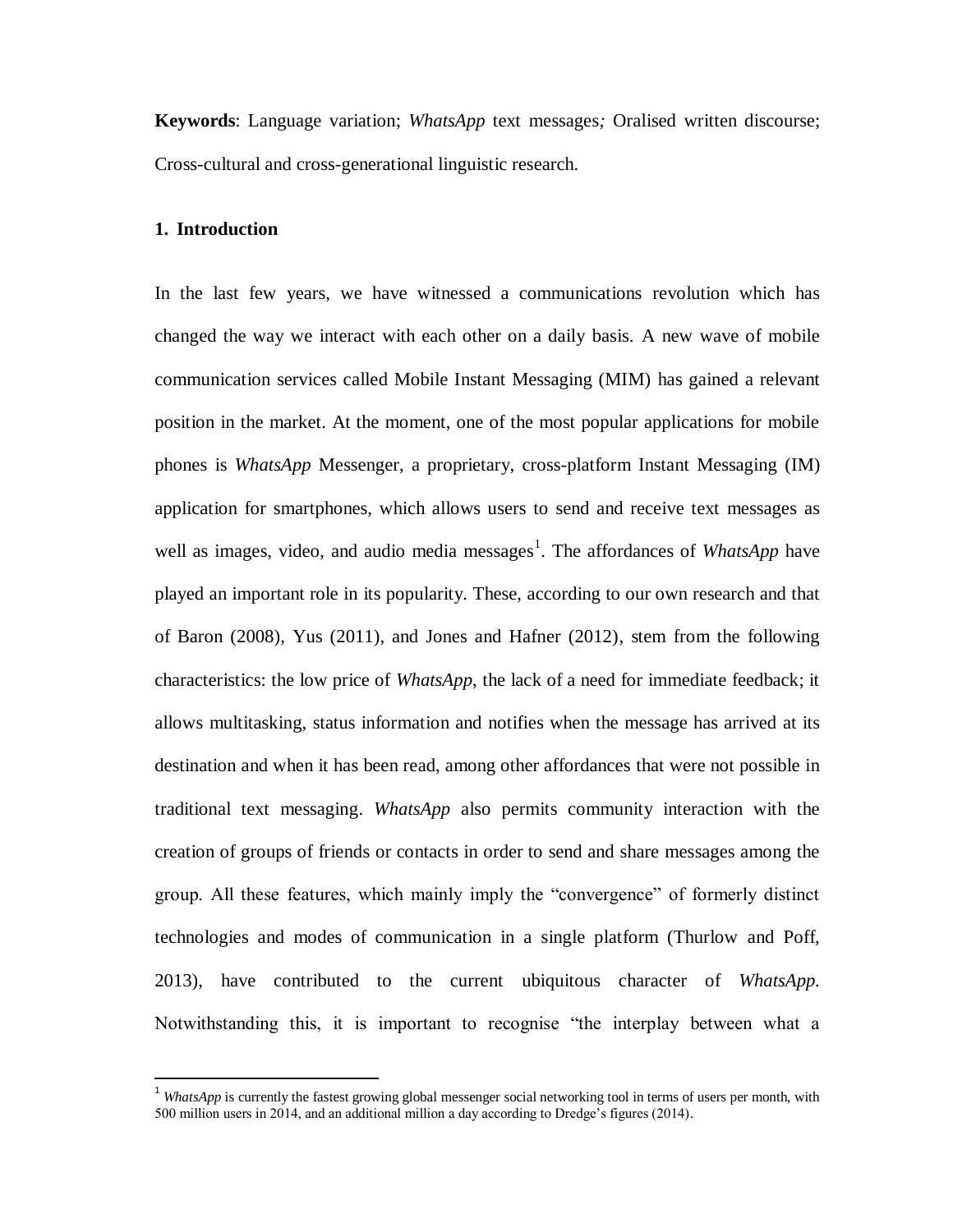technology itself allows (or affords) and what the communicator herself/himself brings to the technology" (Thurlow and Poff, 2013:164).

The linguistic characteristics of traditional instant messaging services such as Short Messaging Service (SMS) or Instant Messaging (IM) have been broadly analysed over the last decade (e.g., Baron 2008); however, little is known about how users communicate in MIM through the new applications developed for smartphones since these applications have other new affordances. Thurlow and Poff (2013) recommend the realisation of ethnographic or situated analyses to address a variety of issues since the technologies of texting are constantly varying, "so too are the practices and meaning of texting; any research on texting needs to be constantly updated" (Ibid., 180). Linguistic studies of text-based interactions have addressed issues in sociolinguistics, for instance, the sociolinguistics of orthographic practices (Squires, 2012). Cross-cultural variation in text messaging has been also attested by several studies of German (e.g., Beiswanger, 2007), Greek (Spilioti, 2009) and Nigerian English (Chiluwa, 2008), among others; however, much research still covers English (Thurlow and Poff, 2013). It is this gap that the present study seeks to fill.

Focusing on the strategies of oralisation developed by Yus (2011), we will observe online writing practices cross-culturally, English-Spanish, and cross-generationally, teenagers versus adults. Our reason for analyzing teenagers' texting follows Anderson (2001:8) who documented that teenagers are "often found at the forefront of linguistic deviation and innovativeness. Linguistic innovation is both inherent in the expression of social identity and crucial to the development of new linguistic forms and norms". As Glaznieks and Stemle (2014) put it, we assume that users of different age groups can be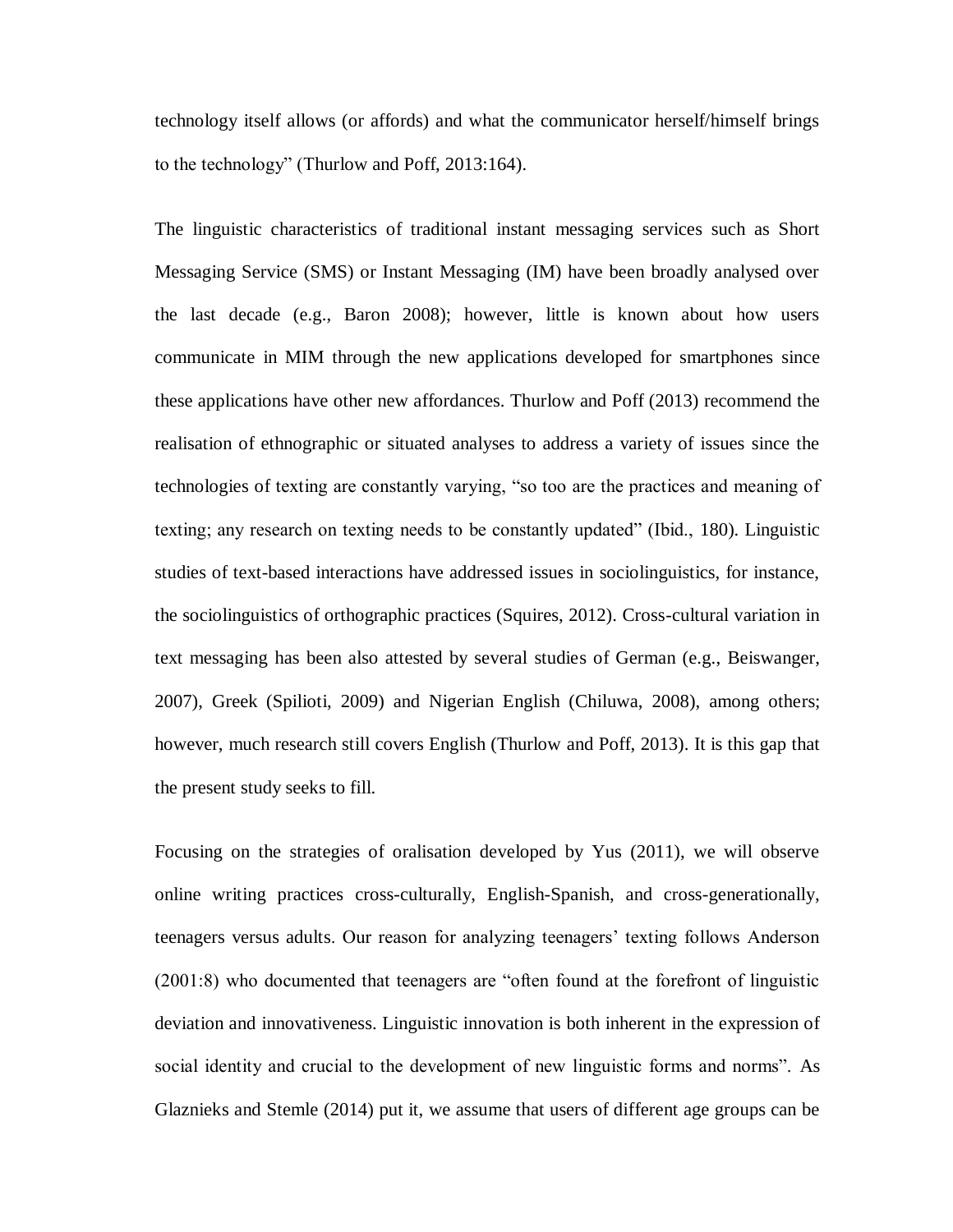distinguished by their linguistic behaviour. The interrelation between linguistic behaviour and age is a topic in many sociolinguistic studies (Glaznieks and Stemle, 2014), but these variables have not been the focus of attention in the context of mobile interactions from an English-Spanish cross-cultural blended ethnography approach following Androutsopoulos (2008).

To situate the present study, we briefly review the main findings of research with regard to language variation and its implications in a Computer-mediated Communication  $(CMC)^2$  context, and specifically, the parameters that affect language change which also include word, message and sentence length, significant elements that show conversational deviation of written registers.

# **2. Sociolinguistic variables in CMC: language and age**

 $\overline{a}$ 

Language variation is a highly productive subfield of research in sociolinguistics. Scholars such as Labov (1994, 2001) have claimed its central status in linguistic theory.

Bayley (2002) documents that linguistic factors (i.e., structural composition and linguistic environment) may combine with social factors (i.e., age, situational context) to explain variability. In this line of thought, distinct peculiarities of language may be associated with different communities of practice or even communication environments. In the context of the present study, these communities are teenagers and adult writers of mobile text interactions, as "age is a relevant category in conversations and thus

 $2$  According to Herring et al. (2013:5) "CMC is based on established tradition and remains the term preferred among communication scholars".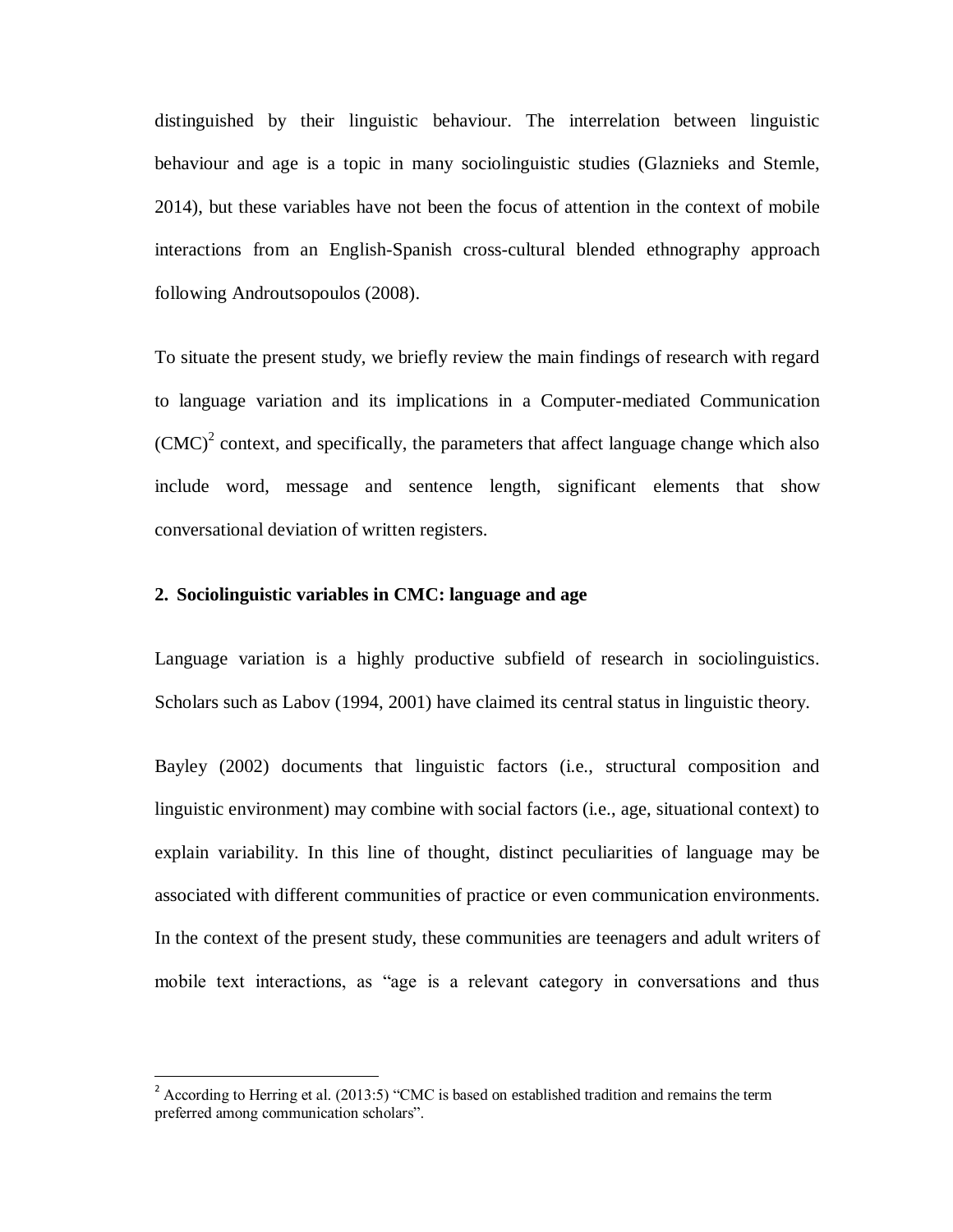influences communication in general and the communicative behaviour of the participants in particular" (Glaznieks and Stemle, 2014: 34).

In online language studies, variation has been a key concept understood in a number of ways (Androutsopoulos, 2011). Early studies such as Crystal's (2001) focused on medium variables. He defended that the language of the Internet displays features that are unique to the Internet, which he calls "Netspeak". Crystal's postulations of the language used on the Internet as a distinctive *variety* have been overtly criticised; he has been accused of overgeneralisation (Bieswanger, 2013). Research findings have revealed that there is no universal language of texting or "textspeak" (Bieswanger, 2013); rather there is considerable variation in language use in texting depending on the language used, the intention of the writers, the purpose of the message, and factors such as gender and age. For example, variation in usage, particularly in typography and orthography, has been explained related to participants' status, regional dialect, gender, and CMC mode (Herring et al., 2013). The effects of digital communication on written language, especially with young people's writing practices, have also been broadly researched (e.g., Baron, 2004).

Specifically in studies about texting, much variation is shown in international research (e.g., Thurlow and Poff, 2013). These authors have observed that spelling variation is a resource in individual identity performance; variables such as gender, nation, mother tongue and age showed noticeable differences of texting style. Indeed, researchers have claimed that spelling variation is functional, principled and meaningful. Concerning this, Tagg et al. (2013:219) comment that spelling variation is functional because spelling variants are not prescribed or learnt, they emerge during interaction "as a response to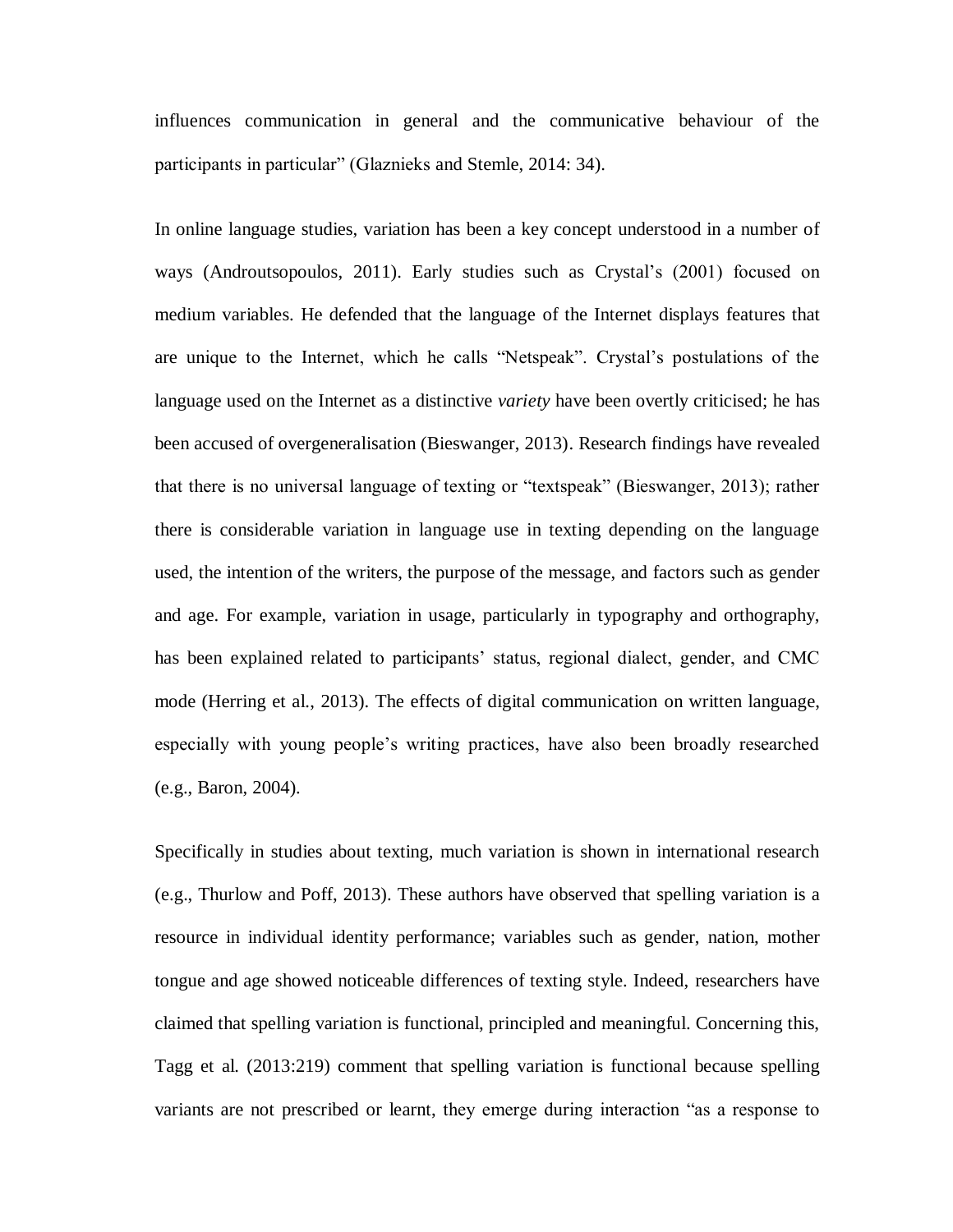immediate functional demands". Along with functional, spelling variation is principled because it follows orthographic principles of the language, and meaningful because it contributes to the performance of social identities (Ibid: 2013). Yus (2011) proposes a global model that includes these spelling variations, or text deformation in his words, in what he calls 'oralised written text'. The main aim of these oralisation strategies is:

…to turn typed text into a more expressive and speech-connoted kind of discourse that allows for the communication, to a certain extent, of the nonverbal behaviour (vocal and visual) that typically accompanies human interactions in situations of physical co-presence and makes it possible to convey not only thoughts, but also the feelings and emotions attached or associated with them in a more effective way. (Yus, 2011: XIII)

From a sociological perspective, researchers like Thurlow and Poff (2013) echoing Androutsopoulos (2000) justify the need of young texters to affirm their personality by the use of deviations from conventional forms. Other powerful means of differentiating themselves from adults, for example, are to personalise and informalise their messages. Researchers have identified some features that characterise the informalisation of discourse (Authors et al., 2009). Among these, this study will focus on word, message and sentence length, parameters that can show conversational deviation of written registers, since short words, messages or sentences are characteristic of spoken discourse (Chafe, 1982) and a relevant characteristic of informality (Baron, 2000).

Particularly regarding young texters' writing practices, oralisation strategies or antinormative textese language are claimed to be destroying the language by the media (e.g., Thurlow, 2006). However, assumptions widely expressed in the media about the fact that texting is threatening people's ability to write in standard language have not been corroborated by serious studies on the topic. As Plester et al. (2009) posit, only a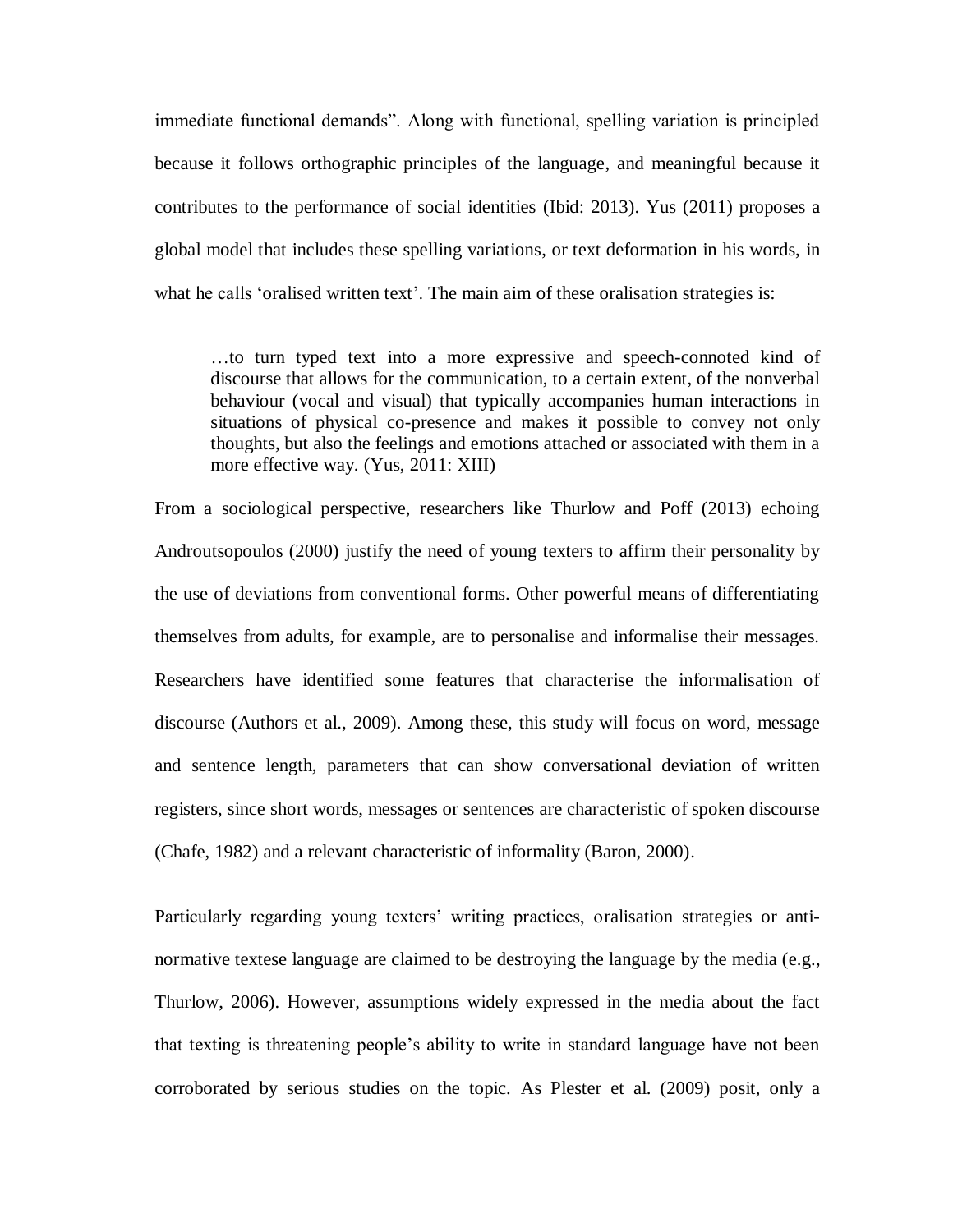minority of scientific studies affirm that texting has a negative influence on standard writing, grammar and spelling. On the contrary, most empirical studies suggest that texting "does not pose a threat to standard language teaching and learning" (Thurlow and Poff, 2013: 171). For example, the findings of Plester et al. (2009) prove that frequent teenage texters perform better in standardised measures of English proficiency.

To conclude this section, we would like to highlight that much past research has contrasted oralisation strategies and spelling variation across English and certain other western languages. These articles have examined the differences among texting practices in languages like English, German or Japanese (Beiswanger, 2013). Nevertheless, in high impact dissemination platforms, little has been said about the writing practices in Spanish and English contrastively of young and adult texters. This is what the research questions below address.

# **3. Research questions**

Considering the theoretical perspectives laid out in the previous sections, the empirical research described here is based on the sociodemographic variable *age* and the language of communication used. The analysis of these variables may contribute to answering the specific research questions devised for this study:

- To what extent does age act as a variable in the use of deviations from conventional language in *WhatsApp* written messages?
- To what extent is this process attested cross-culturally in *WhatsApp* written messages*?*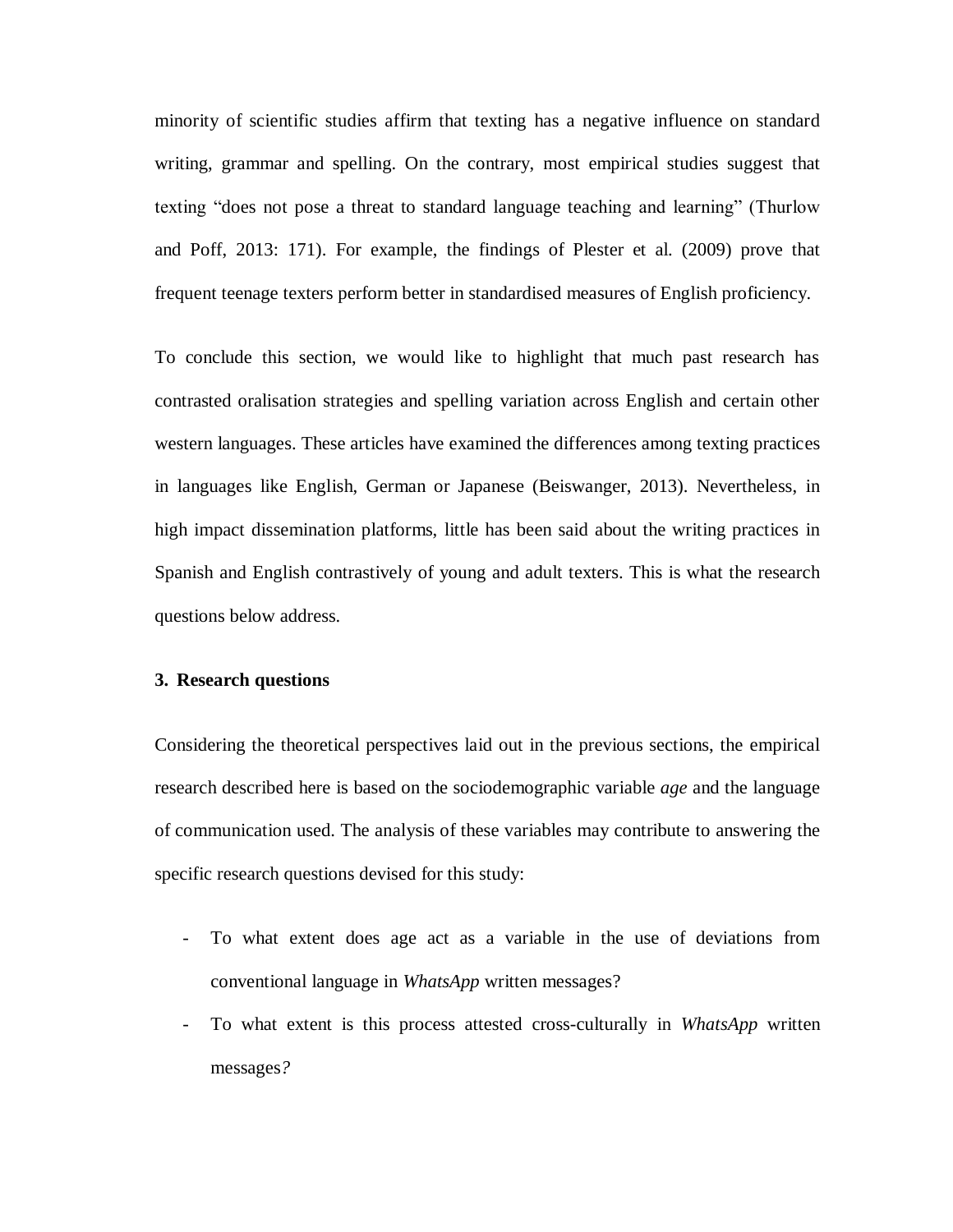To respond to the research questions posed, a cross-linguistic study was carried out on the traits of the language used in English and Spanish *WhatsApp* messages written by teenagers and adults. Following Cheshire (2006), we tried to observe generation-specific language and cross-cultural differences regarding the deviations from standard forms in mobile interactions in the languages under study and the contribution of oralisation strategies to language variation.

#### **4. Methodology**

 $\overline{a}$ 

#### 4.1. Data collection

Gathering a significant amount of interactions in the new media is a challenging task which is even harder when these interactions have a private character such as those exchanged through *WhatsApp*. The collection of private exchanges needs the collaboration of multiple interactants to obtain a representative sample of written messages (Spooren and van Charldorp, 2014). The corpus of *WhatsApp* text interactions in Spanish used in the present study was made up from a sample of naturally-occurring messages in Spanish collected with the help of teachers from our department<sup>3</sup>. As for the corpus in English, we contacted native teachers of English currently living in Spain. Regarding the corpus of messages written by teenagers in English, we counted on a group of native English teenagers participating in an exchange program in a high school in Spain, who voluntarily agreed to collaborate in our study. Each participant was asked to provide *WhatsApp* messages sent and received during the previous week. The Spanish students of the survey were also high school students studying in this Spanish high

<sup>&</sup>lt;sup>3</sup> All the participants gave their written consent for our use of their personal interactions for research purposes.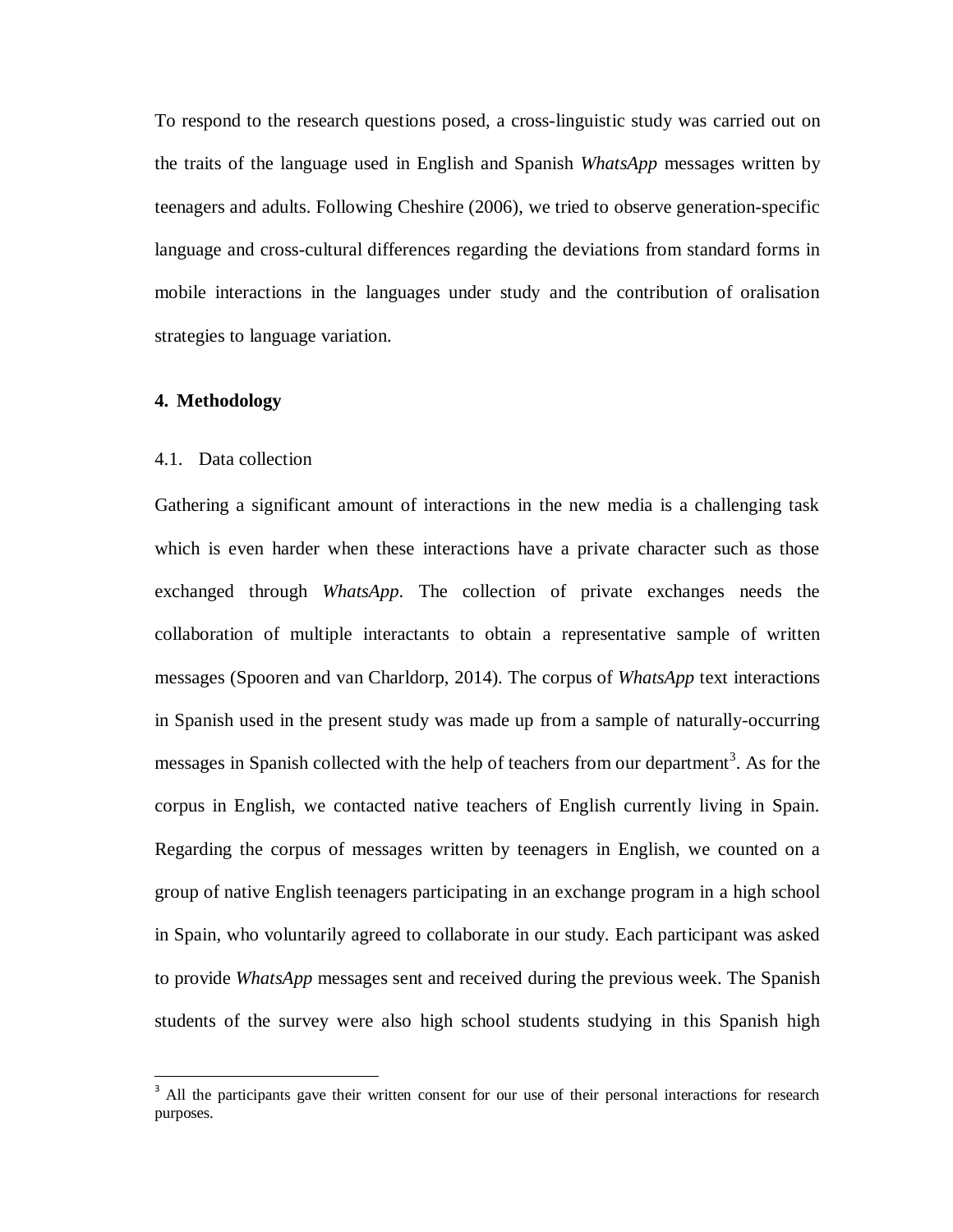school. The participants were selected from similar social and cultural backgrounds, as these sociolinguistic variables may have an influence on the language used (see, for example Squires, 2012). As in the recent study by Lyddy et al. (2014), the participants were informed of the purpose of the research and were encouraged to provide *WhatsApp* messages that were representative of those generally sent. The participants recruited, called 'primary subjects' following Squires (2012), were 3 male and 3 female texters for each group that forms the corpus; the gender variable was not considered in this study, although this variable can provide interesting findings as in the article by Squires (2012), where differences of language output were found according to the gender of the author. The primary subjects contributed with MIM chat chains exchanged with interlocutors, i.e., 'secondary subjects' according to Squires (2012), of the same age and native language. The participants of the study recruited were the following:

- 6 English teenager chat writers from 12 to 17 years old<sup>4</sup>.
- 6 English adult mobile chat writers aged around 40.
- 6 Spanish teenager chat writers from 12 to 17 years old.
- 6 Spanish adult mobile chat writers aged around 40.

 $\overline{a}$ 

The written interactions of these 24 interlocutors with secondary subjects of the same characteristics form the unit of analysis, a corpus of original messages and of everyday conversation that, in our opinion, maybe representative, and is manageable as far as the linguistic analysis and interviews.

<sup>&</sup>lt;sup>4</sup> Following Livingstone and Helsper 's (2010) study of teenagers' Internet literacy.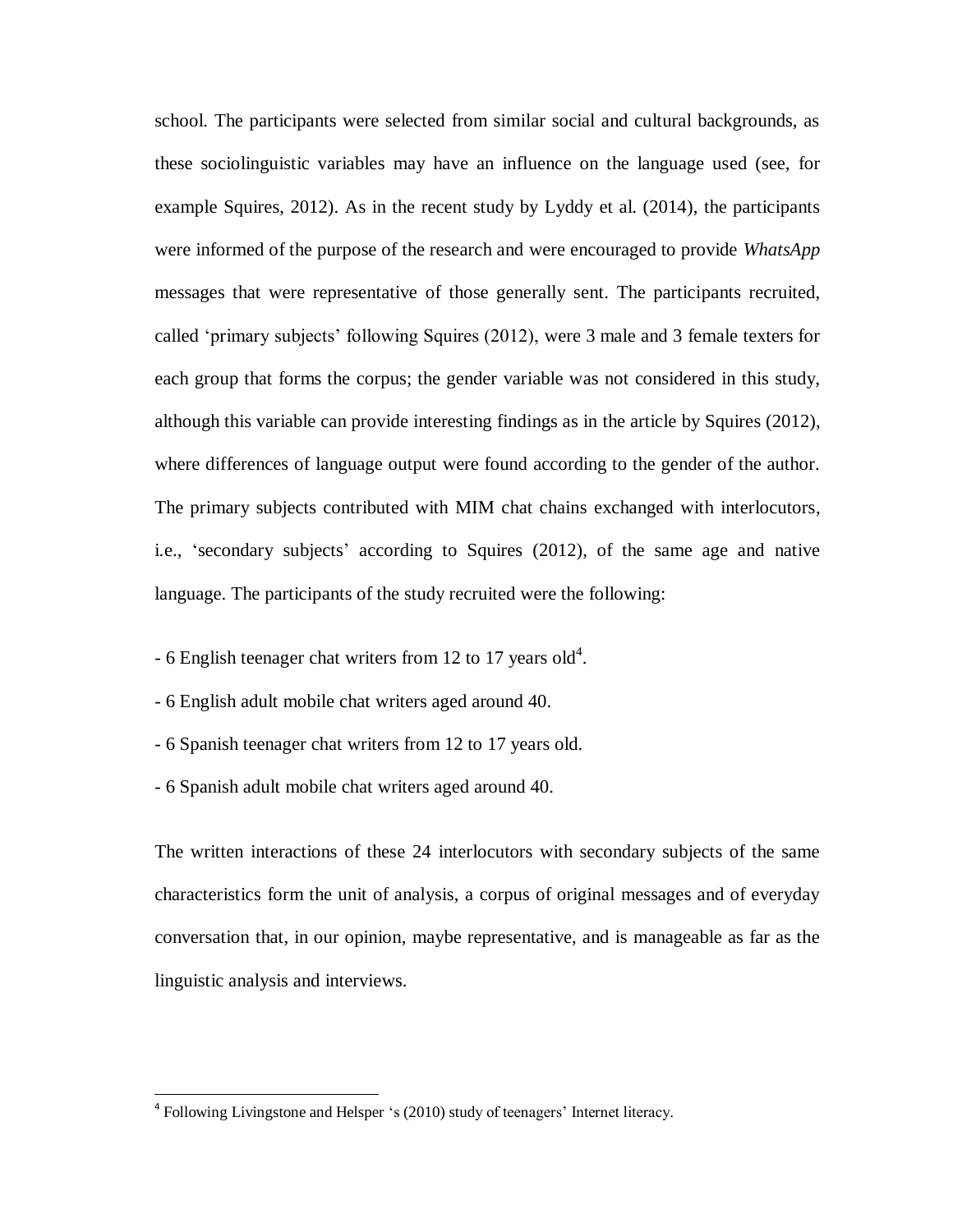Once the corpus had been formed, a second step of this case study implied corpus preparation, a process which required the removal of names, times and dates from the text of the message for further processing. A number of messages of a non-naturallyoccurring source, such as forwarded chat chains and texts in images, were removed. The participants' contributions were balanced so as to contain the same word count in English and in Spanish in each group. After this process, the total number of words processed amounted to 10,000 words. This sample facilitated the linguistic framework of *WhatsApp* chats from the two different age ranges, and in the two languages under study. We would like to clarify that for this study we only took into account the total number of words gathered. The number of the messages and threads varies so much that, in our view, these data may not provide relevant facts in the overall analysis.

## 4.2. Coding procedure

In a study of the analysis of politeness in text messages, Spilioti (2011:71) posits that: "Systematic observation and interviews, together with detailed linguistic analysis, can contribute to an emic understanding of texters' practices and categories". Thus, similarly to the study of Spilioti, the methodology undertaken followed a blended-ethnography approach (Androutsopoulos, 2008). This "discourse-centred online ethnography", although not wholly ethnographic in the traditional sense, draws on ethnographic principles and methods; it combines two basic techniques: a linguistic analysis and systematic observation and interviews with the participants.

#### 4.2.1. Linguistic analysis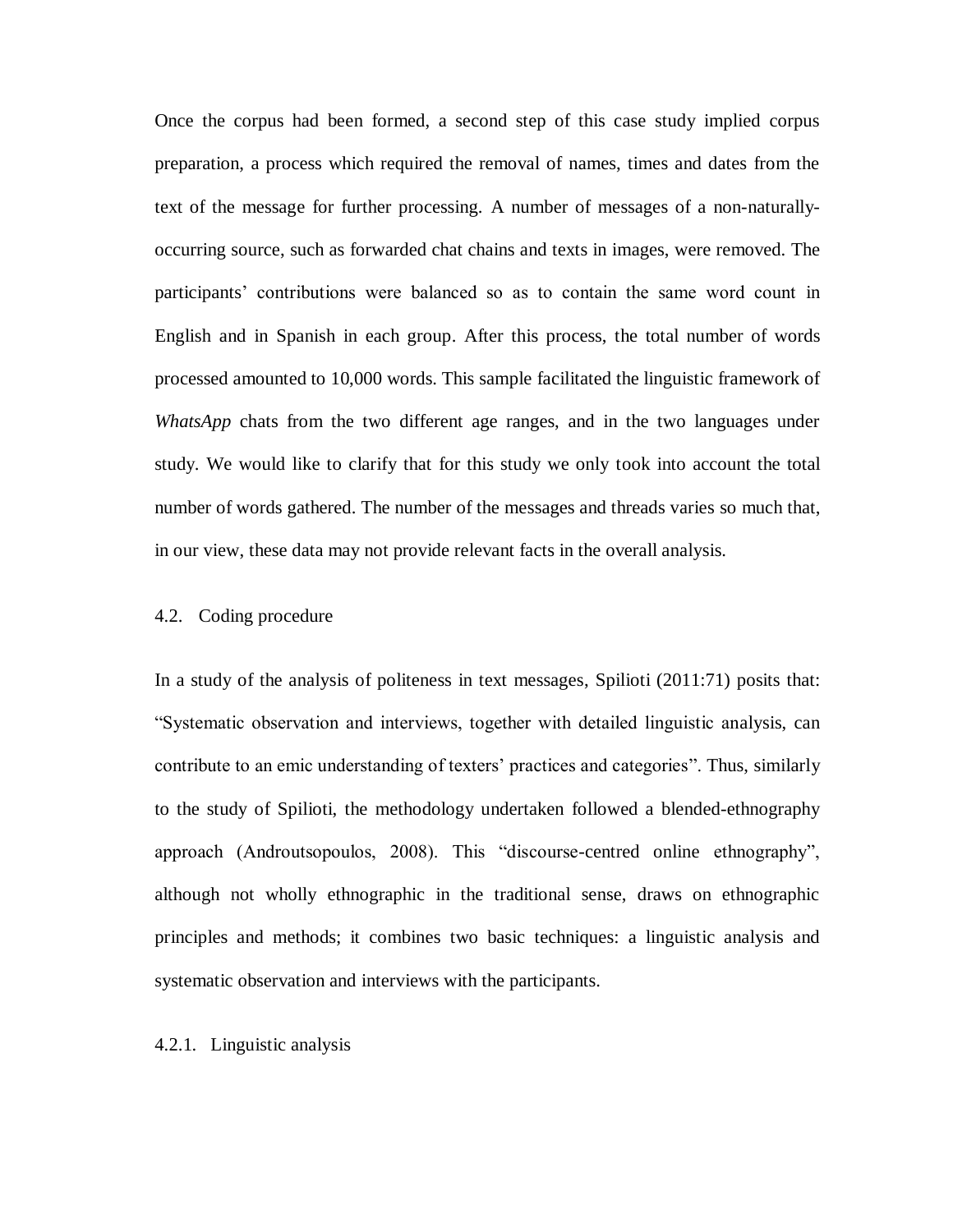The linguistic analysis consisted of a cross-generational linguistic study of the corpus. In some steps of the process, we incorporated *WordSmith* tools (Scott 2004). Since the analysis on language variation in speech and writing by Biber (1989), software packages have been used in the field of corpus linguistics to search patterns in a language. The parameters measured with *WordSmith* were word, message and sentence length, significant parameters to show conversational deviation of written registers.

Furthermore, in order to observe oralisation and the frequent use of non-standard language in online written conversations, the computerised analysis was completed by a manual study of other parameters chosen from the proposals put forward by Baron (2008) and Yus (2011). The following aspects of oralised written discourse and intentional variations were studied: emoticons<sup>5</sup>, orthographic mistakes, phonetic orthography, abbreviations, acronyms and clippings, and the use of words in other languages, that is, code-switching. Several academics have classified these strategies differently (see, for example, Yus, 2011; Tagg et al., 2012; Lyddy et al., 2014). For this study, we have followed the systematic classification of Yus (2011).

Generally speaking, emoticons, initially iconic compositions of characters are "nowadays many galleries of fully iconic faces … offered by the different interfaces for virtual interactions" (Yus, 2014:511). Rather than on the form of emoticons, the present study focuses on their function as non-verbal emphasisers of emotions, and their role in contributing to the eventual relevance of the text they accompany. In Orthographic mistakes we have distinguished between unintentional misspellings and intentional

 $\overline{a}$ 

<sup>&</sup>lt;sup>5</sup> In this article we include in the emoticons emoji that depict facial expressions. We have not considered holiday symbols, activities or animals since they change daily in the application.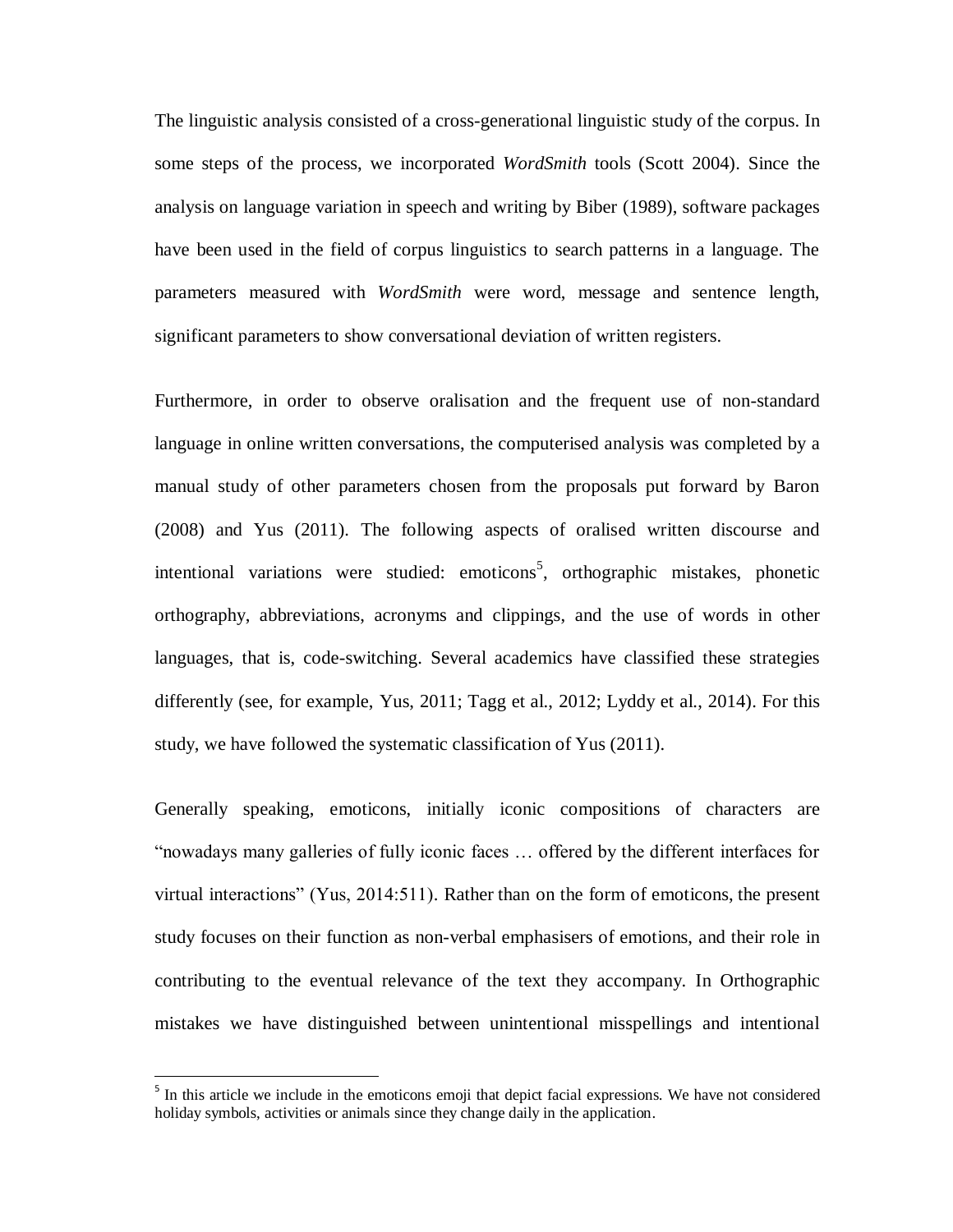misspelling. On the one hand, unintentional mistakes are usually words unintentionally misspelled in general writing (MacDonald et al., 2013). In turn, in CMC, economy reasons due to the pressure to type and send the messages as fast as possible, have made many intentional mistakes pervasive such as the absence of capitalisation, accents and apostrophes. As for phonetic orthography, it "is the strategy of reproducing textually the text as it would be pronounced orally" (Yus, 2011: 176). In this section we detailed the subcategories established by Yus (2011): phonetic spellings, i.e., reproducing the text as it would be pronounced; colloquial spellings, the transcription of the colloquial reduction of words; regiolectal spellings or eye dialect, the transcription of regional variations of a language; prosodic spellings, the textual transcription of prosodic contours of the voice; interlingual spellings, transferring the phonetic attributes of a word from a foreign language but making it fit the orthographic conventions of the importing language; and homophone spellings, which includes lexical and grapheme substitution.

Then, we observed abbreviations, acronyms and clippings, which turn "paragraphs into a kind of hieroglyphic that only those users who master the conventions of these textual strategies can decipher" (Yus, 2001: 177). Finally, the use of *code-switching* by using words from another language is a politeness strategy that reinforces community links according to Lan (2000), and it can also may act as a marker of elite social identities in the opinion of Herring (2011).

This manual analysis was intended to provide a tentative approximation to the most striking features in naturally-occurring text messages in *WhatsApp* discourse. As a point of departure, we analysed a random sample of 500 words from the messages of each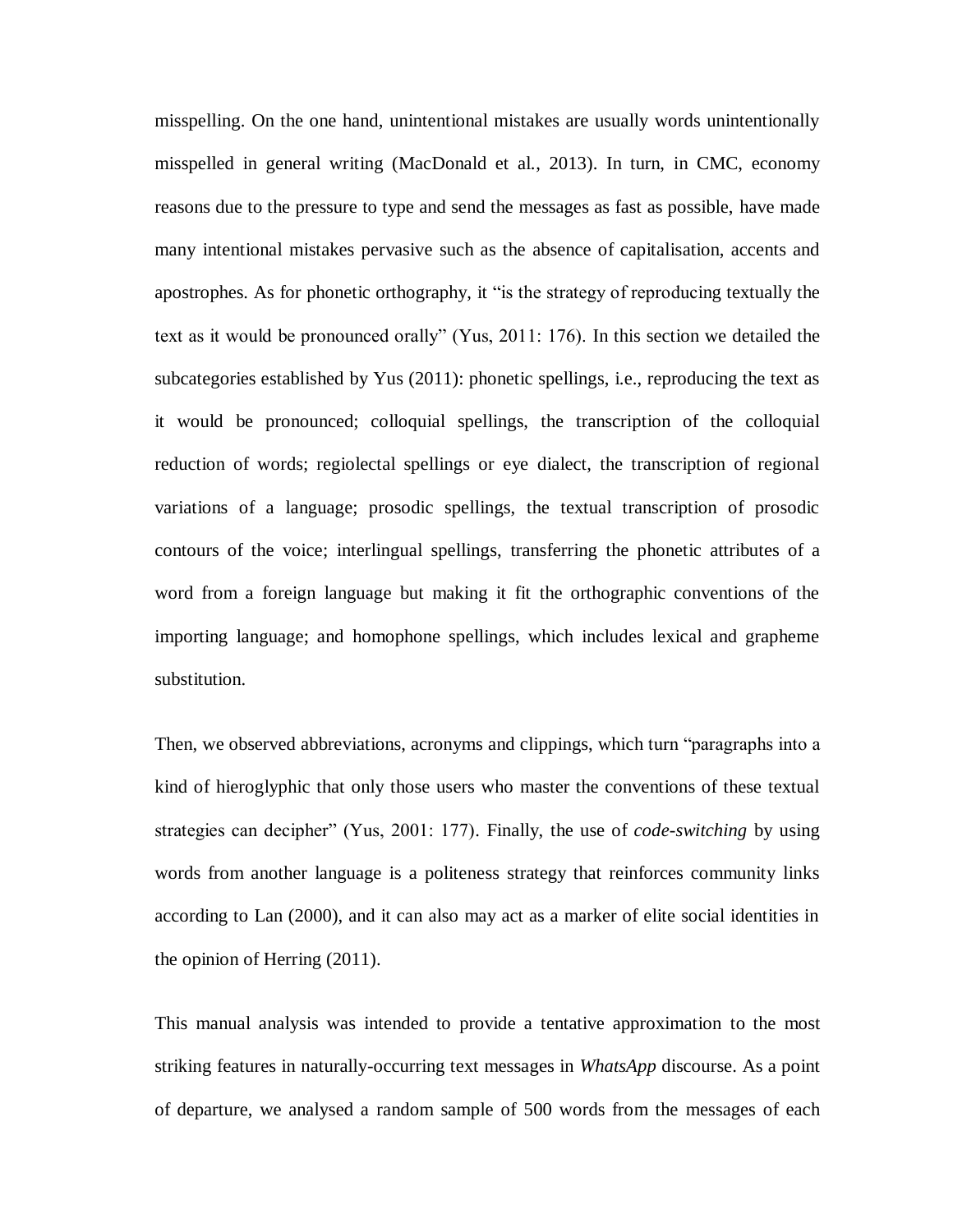group in order to observe if this variation could be scholarly interesting, following Biber (1989). These preliminary results confirmed our initial intuitions about the relevance of the task. A manual codification followed, which entailed the identification, categorisation and analysis of the oralisation strategies mentioned above in the whole corpus. Some problems arose in the coding phase since some of the deviations from standard writing could be coded in several categories. For example, in this sentence taken from adult writers in English: '*fiessstaaaaa at mine on fri*!!!!!', the word '*fiessstaaaaa*' could be included in orthographic spelling, missed capitalisation and in code-switching. We then decided to count this word in the three parameters. After the coding, the corpus was again independently analysed by a second rater. The interrater agreement was 92%.

#### 4.2.2. Systematic observation and interviews

Interviews with participants*,* a technique necessary to carry out this discourse-centred online study (Androutsopoulos, 2008), involved the direct contact with social actors. In our case, this was done by means of personal interviews to get feedback from the participants' writing practices on smartphones and their perception of deviation from standard language. Two participants from each category were selected randomly for the systematic observation and interviews. The face-to-face conversations followed the same format: took 20 minutes, were recorded and transcribed. The topics of these interviews were addressed through open questions regarding the senders' awareness of the difference between formal and informal registers and also of their writing habits in *WhatsApp* production, as for example: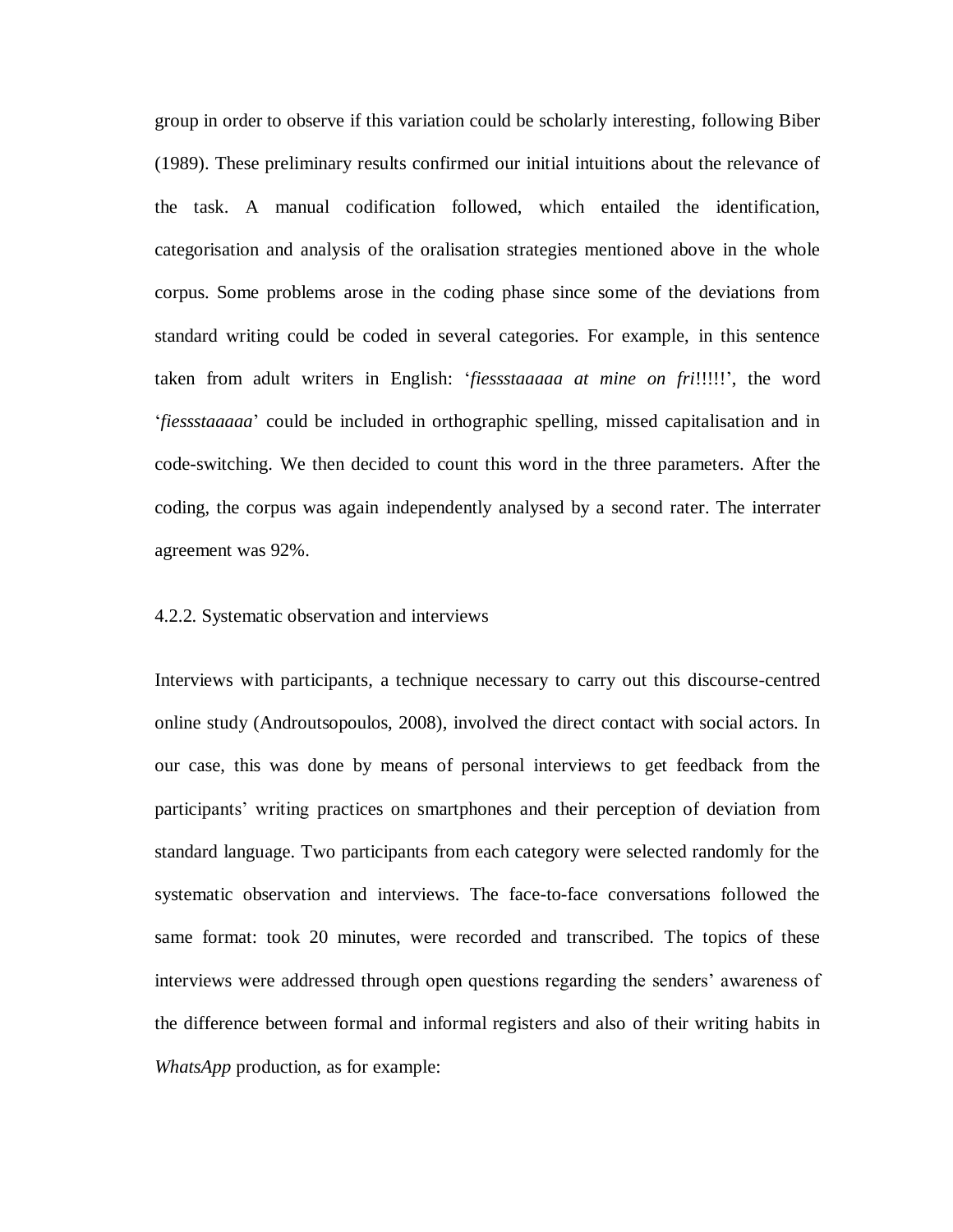Topics dealt with in interviews

- teenagers'/adults' revision of the messages before sending;

- teenagers'/adults' use of predictive texting;

- teenagers'/adults' style used when the messages were sent to one recipient or to more than one;

- teenagers'/adults' different style used in the written interactions depending on the age of the prospective recipient/s;

- teenagers'/adults' feedback on the oralised strategies and creative language used;

- teenagers'/adults' feedback on the purpose of the strategies used.

The processing and interpretation of these interviews added information about the writing habits of these groups.

# **5. Results**

# **5.1. Linguistic analysis**

From the language analysis undertaken, the data shown below summarise the results obtained on the 10,000 words processed from *WhatsApp* messages written by participants of different age ranges and in the two languages studied. All the examples we show and discuss are of naturally-occurring mobile interaction. Table 1 shows the results obtained after processing the corpora using *WordSmith*.

|                                | <b>English</b> |        | <b>Spanish</b> |               |
|--------------------------------|----------------|--------|----------------|---------------|
|                                | Teenagers      | Adults | Teenagers      | <b>Adults</b> |
| Mean message length in words   | 4.71           | 10.02  | 4.64           | 6.21          |
| Mean word length in characters | 3.82           | 3.71   | 3.95           | 3.66          |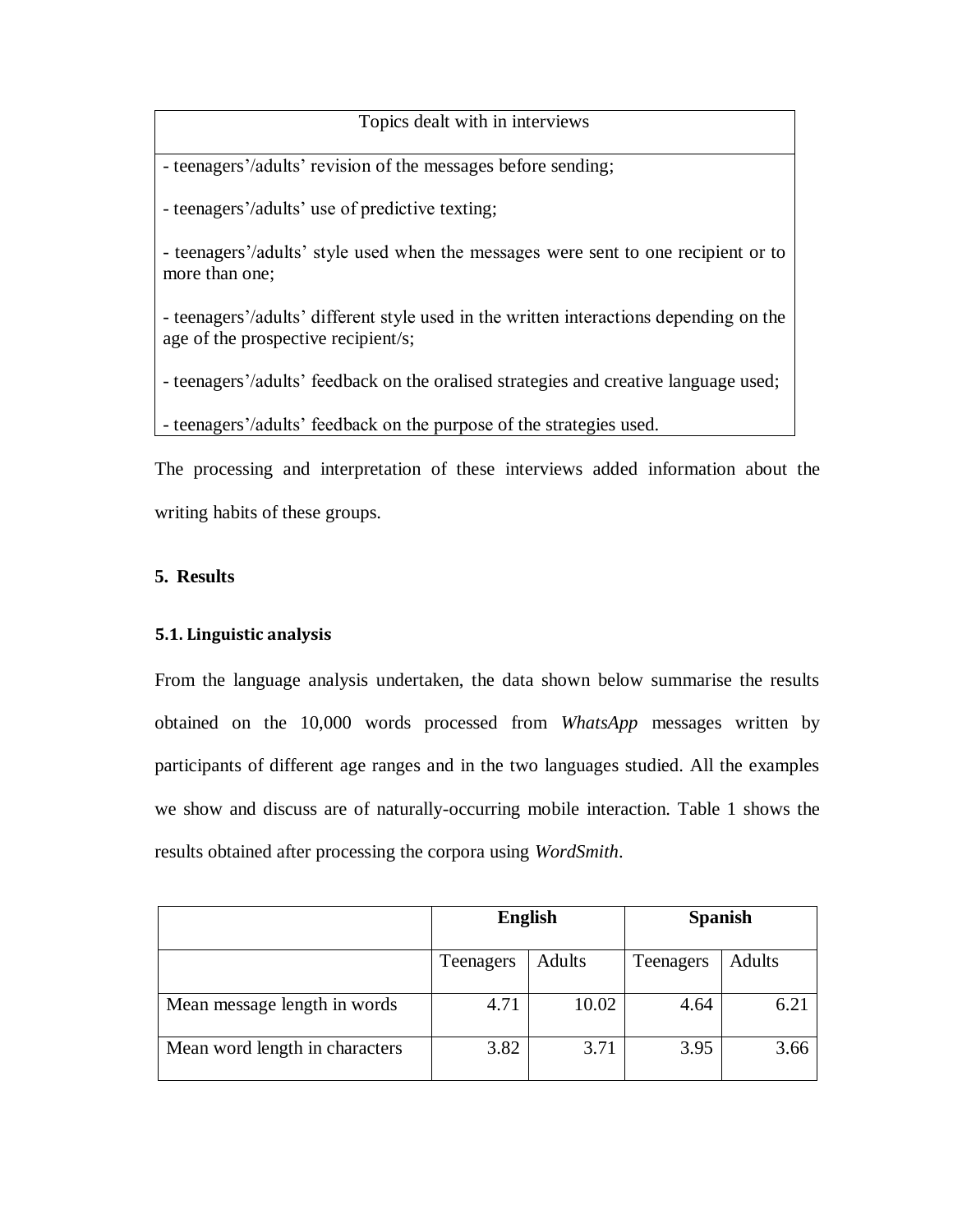| Mean words per sentence | τ.∠ | t.o | $5.78^{-1}$ | 6 |
|-------------------------|-----|-----|-------------|---|
|                         |     |     |             |   |

*Table 1. WordSmith* data in English and Spanish.

These data show that, both in English and Spanish, teenagers favoured shorter messages. The difference is more outstanding in English where adults' interactions double teenagers' in the number of words used. However, teenagers used slightly longer words in both languages and their sentences were a bit shorter than those of adults in English and in Spanish.

Table 2 details the average number of occurrences of the parameters analysed in each corpus. The figures are given per 500 words to facilitate their explanation.

|                                       | <b>English</b> |        | <b>Spanish</b> |               |
|---------------------------------------|----------------|--------|----------------|---------------|
| Parameter                             | Teenagers      | Adults | Teenagers      | <b>Adults</b> |
| Emoticons                             | 10             | 14     | 16             | 14            |
| Orthographic mistakes                 | 76             | 24     | 76             | 16            |
| Phonetic orthography                  | 68             | 14     | 66             | 15            |
| Abbreviations, acronyms and clippings | 64             | 19     | 62             | 16            |
| Words in other languages              | $\overline{2}$ | 20     | 4              | 10            |
| Total number of occurrences           | 220            | 91     | 224            | 71            |

*Table 2. Occurrences of each parameter in the corpora per 500 words.*

Globally speaking, the figures above attest that 44% of the content of the messages of English teenagers was non-standard vs. 44.4% of the content of Spanish teenagers. As for adults, 18.2% of the content of English messages and 14.2% of Spanish messages was non-standard.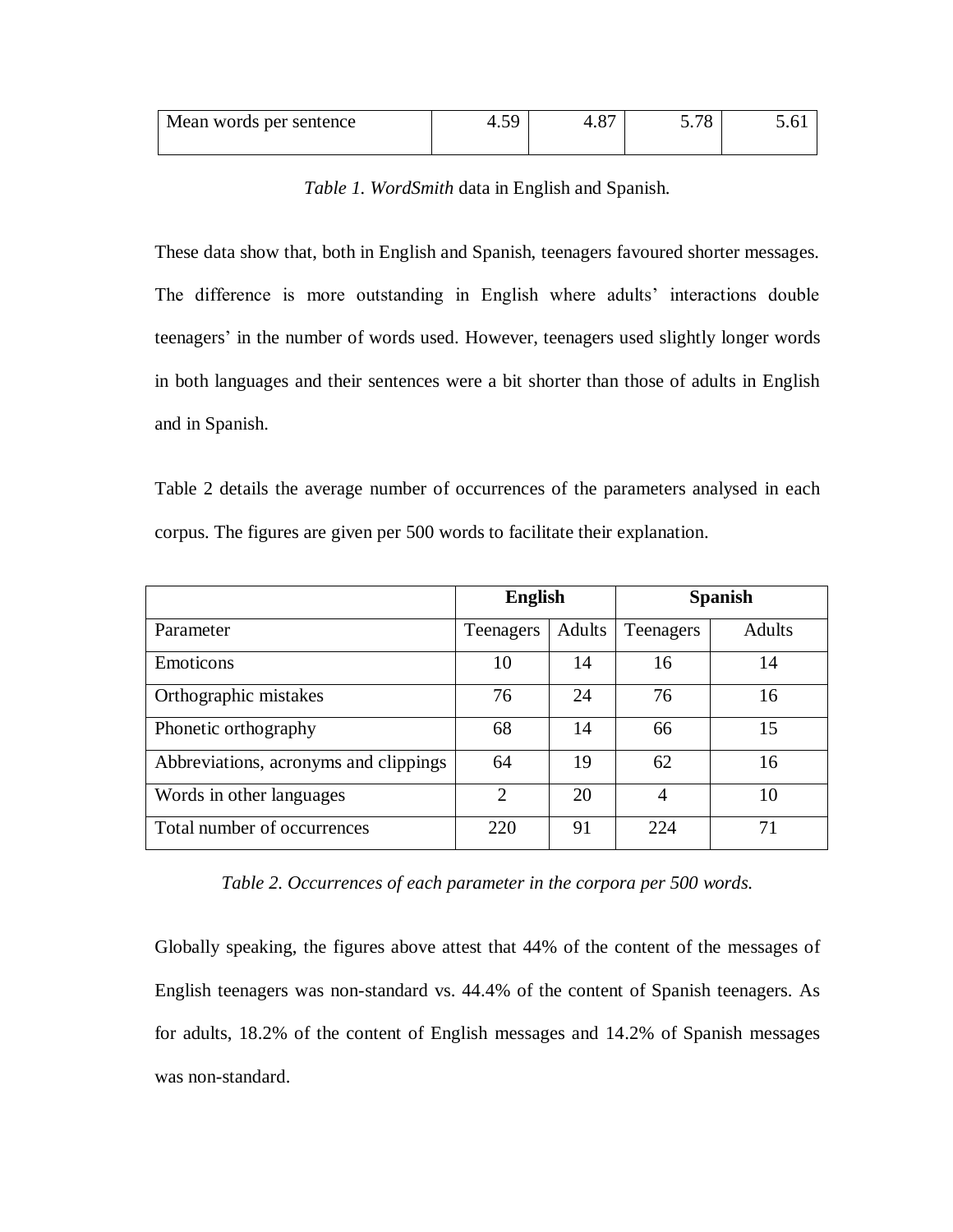Table 3 shows the rate that each parameter exhibited in the global number of oralised strategies in the variables age range and language.

| Parameter                             | <b>English</b> |        | <b>Spanish</b> |               |
|---------------------------------------|----------------|--------|----------------|---------------|
|                                       | Teenagers      | Adults | Teenagers      | <b>Adults</b> |
| Emoticons                             | 4.54%          | 15.38% | 7.14%          | 19.71%        |
| Orthographic mistakes                 | 34.54%         | 26.37% | 33.92%         | 22.53%        |
| Phonetic orthography                  | 30.90%         | 15.38% | 29.46%         | 21.12%        |
| Abbreviations, acronyms and clippings | 29.09%         | 20.87% | 27.67%         | 22.53%        |
| Words in other languages              | 0.90%          | 21.97% | 1.78%          | 14.08%        |

*Table 3. Frequency of each parameter in the total amount of oralisation* 

# *strategies.*

To illustrate the use of the deviations from standard forms, some representative examples of each parameter are shown below.

a. Emoticons

The figures in Table 3 demonstrate that the participants displayed a similar use of these strategies. In general, emoticons were mainly used to express laughter, surprise and approval.

b. Orthographic mistakes.

In this parameter we include both types of mistakes: those unintentionally misspelled and those intentionally created.

i. Unintentional misspellings. In English, teenagers confounded *your* and *you are* or *there house* instead of *their house*; adults did not usually make this type of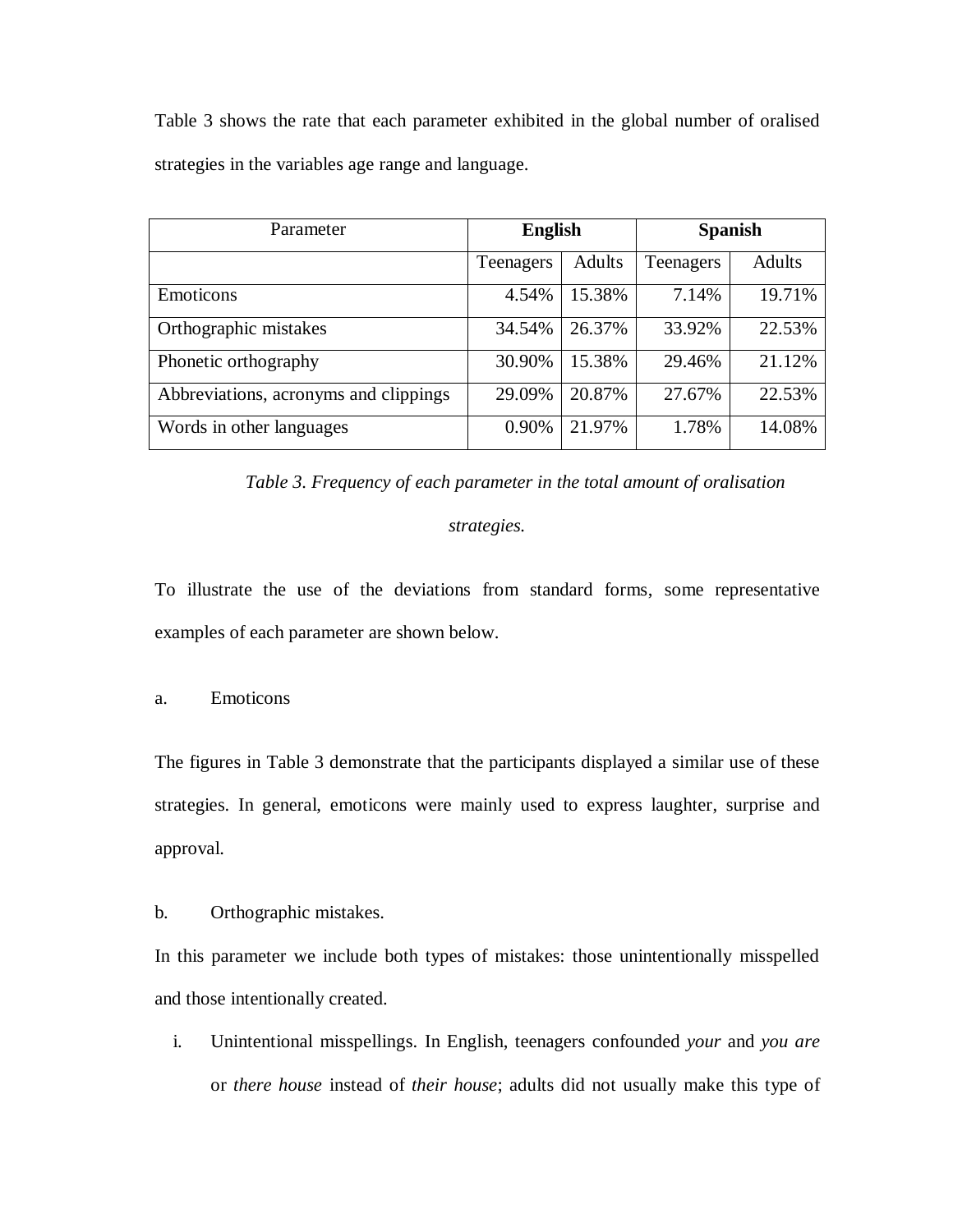mistakes. In Spanish, teenagers made unintentional mistakes of the type *aber* instead of *haber* [have], since the letter *h* is silent in Spanish. Some mistakes may have been due to the contiguity of the letters *b* and *v* in the keyboard: *buelo* instead of *vuelo* [flight].

ii. Intentional misspelling. The absence of apostrophe, lack of accentuation and missed capitalisation were common features of *WhatsApp* messages. In the case of English, intentionally created mistakes such as a generalised absence of apostrophes was observed in both age groups, as in this example by adult users: *if i cant find it ill get it somewhere else*. English teenagers' use of apostrophes was even more seldom. Double letter reduction was common practice in *sory* for *sorry* and *wory* for *worry*. Comparatively speaking, Spanish adults made a low number of mistakes, while teenagers' writing in Spanish demonstrated a systematic lack of accentuation; errors like *practica* instead of *práctica*  [practical] were commonly detected. As for the absence of capitalisation, it was frequent in all the groups.

## c. Phonetic orthography

Intentional variations in orthography were persistently observed in the corpus but were outstandingly preferred by teenagers who scored three times higher than adults in the use of this strategy of reproducing prosodic contours of the voice: in 500 words, teenagers used 68 in English and 66 in Spanish while adults only had 14 occurrences in English and 15 in Spanish.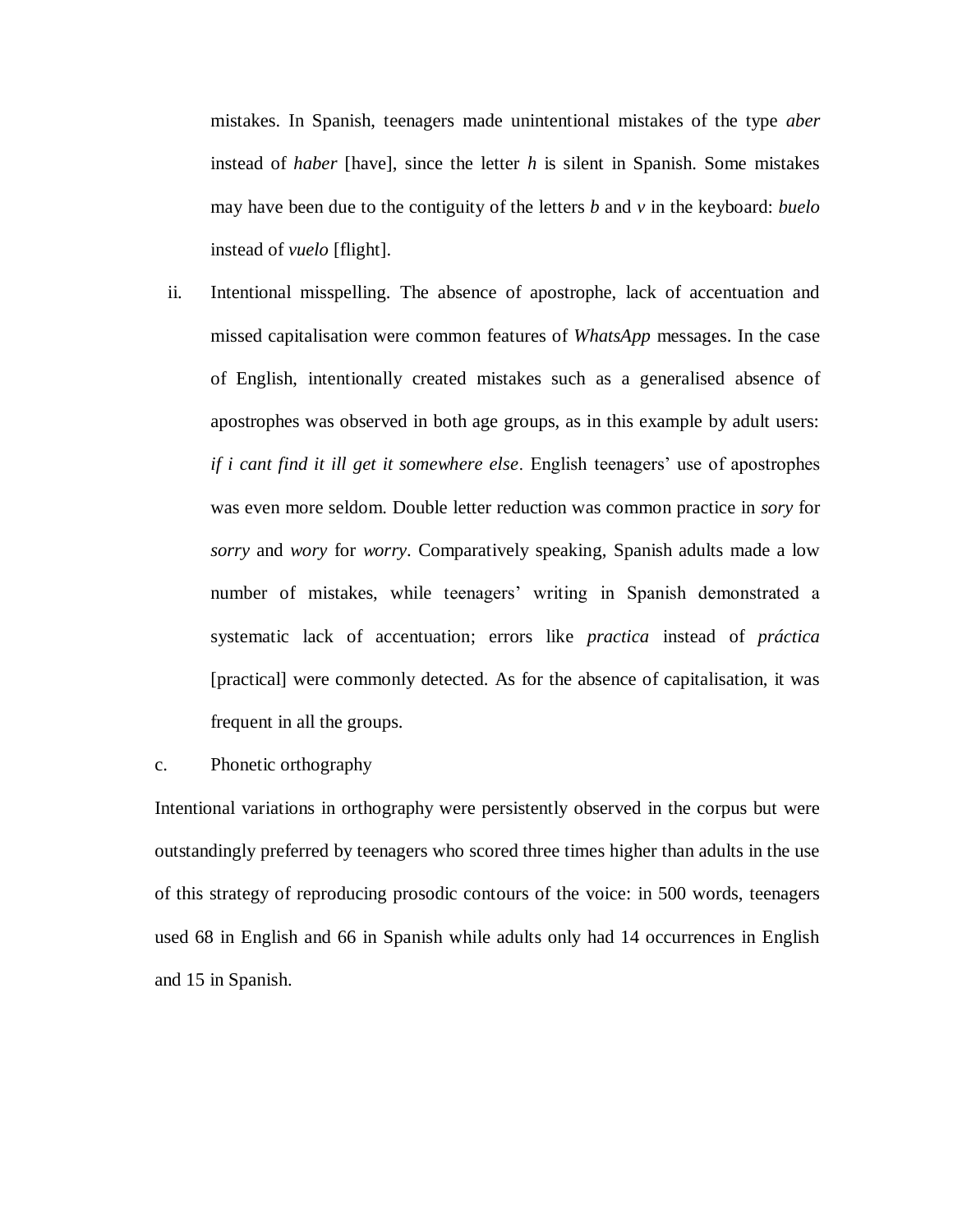- i. Phonetic spellings. In English, both groups used this strategy a lot: *Drawing somewhere wud b better* [would be]. Spanish teenagers used *uapaah* (*guapa*) [pretty] or *weno* (bueno) [ok, I see].
- ii. Colloquial spellings. We found examples such as *hafta* [have to], *wanna* [want to] or *gonna* [going to] in English teenagers. In Spanish, teenagers wrote *He acabao ya* for *he acabado ya* [I have already finished].
- iii. Regiolectal spellings and eye dialect. Teenagers writing in English frequently used dialectal forms such as *da* [the], *heyas* [hello]. In Spanish, teenagers wrote *comio* instead of *comido* [eaten], or *qué animalà* instead of *qué barbaridad* [that's incredible]*.*
- iv. Prosodic spellings. This strategy was used in both languages, especially by teenagers. These are some of the most common examples found: *helloooooo, yessssss, okkkkk, fuckkkk, noooo, soooo, maaaaybe. Ok* was sometimes spelt o*key* or *okipokiii* (for *okey-dokey*). Interestingly, prosodic spellings were very frequently used in laughter expressions in *WhatsApp* messages in English and Spanish, although without consistent spelling. English teenagers often applied the mechanism of explicit letter-sound skills, e.g., *haha, hahaa* or *hehe*. Some examples used by Spanish texters were, e.g., *ajajajjajajaj, uajjjajajjajaja, ajajajja*, *jaja, jeje, jajajaja* or *jajajaj*; prosodic spelling was preferred to the use of emoticons to express the same feeling. Not only letter repetition was observed, exclamation mark repetition was particularly present in all the groups: *vaaaale!!!!!!!!!* [Ok!!!!].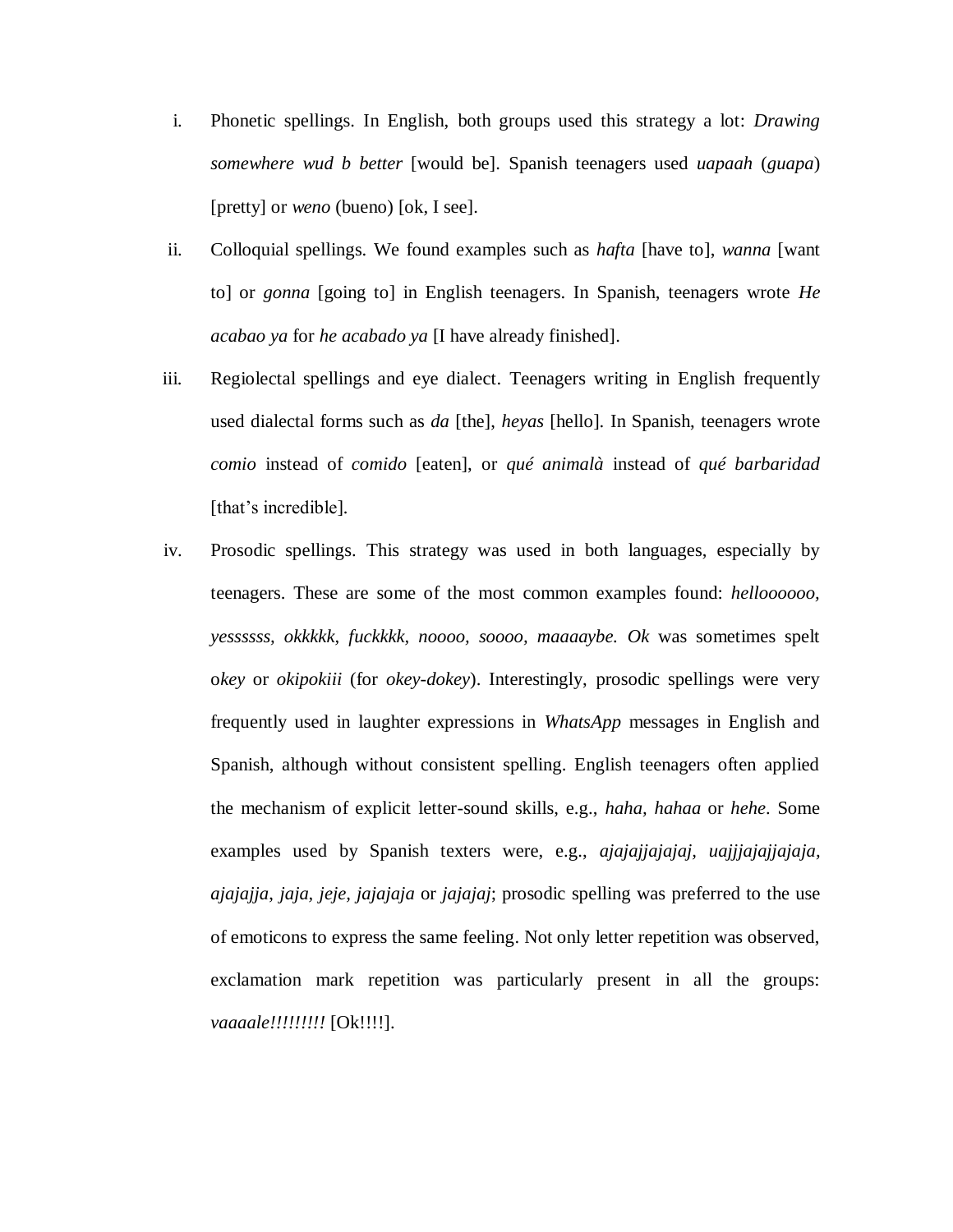- v. Interlingual spellings. We only found examples in Spanish of this strategy. Participants wrote in their WhatsApp texts the English word *busy* as *bisi* reflecting its pronunciation, or *people* as *pipol*.
- vi. Homophone spellings. Some instances of English homophones used by adult writers were *sink* for *synch* or *plain* for *plane*. Grapheme substitution, as in *k* or *q*  for *que* [that] and lexical substitution such as *xq* for *porque* [because], was a pattern of use in Spanish where the mathematical symbol *x* substitutes the preposition for.
- d. Abbreviations, acronyms and clippings.

As shown in Table 3, these shortenings were constant (29.09% of the non-standard forms by English teenagers and 27.67% in Spanish), although teenagers used them far more than adults: 64 occurrences and 62 in English and Spanish teenagers respectively versus 19 and 16 by adults per 500 words.

We found examples of abbreviations, acronyms and clippings in English of the type *fri*  [Friday], gf [girlfriend], *prob* [problem], *u* [you] or *2moro* or *2moz* [tomorrow] in both age groups. Spanish teenagers made an abundant use of these strategies through the omission of vowels and some consonants in certain words or expressions in common use: *cn* instead of *con* [with]; *cd* for *cuando* [when], *qtal* for *qué tal* [how are you]; *bs* instead of *besos* [kisses], *spo* instead of *espero* [I hope].

English and Spanish adult writers also employed these strategies exemplified in messages of the kind: *toi* [estoy] *en la pelu* [peluquería] [I am at the hairdresser's].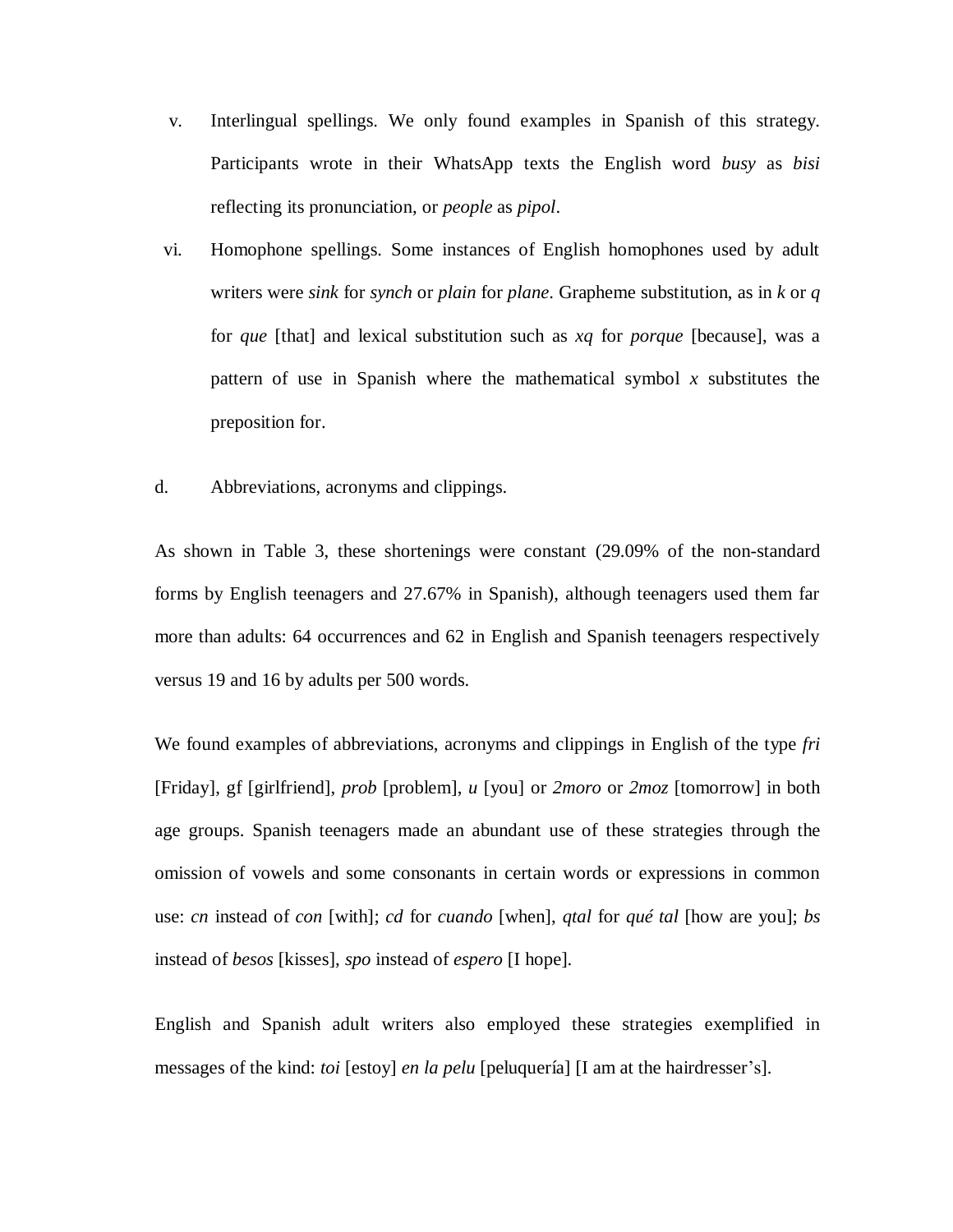#### e. Words in other languages

The *WhatsApp* sample authored by native adult speakers of English regularly included words in Spanish (20.87% of the deviations) because they live in Spain. The use of *fiesta* or *calle* [instead of *street*] or *cena* [instead of *dinner*] was normal practice, e.g.: *What about* cena *at mine?* However, English teenagers' code-switching was very rare (0.90%).

Spanish adult texters frequently resorted to words in English. The most popular words in English were *please* and *thanks*, whose spellings were often adapted to Spanish as we have already mentioned: the phonetic spellings *plis* or *pls* for *please* or *zanks* for *thanks*. Other words in English detected were *of course*, *break*, *sorry.*

## **5.2. Systematic observation and interviews**

The second stage of our research consisted in personal interviews with the participants aiming at discovering some determining factors and attitudes that may have an influence on the production of *WhatsApp* messages*.* To find the answer to the frequent orthographic mistakes in MIM, the usual revision of the messages before being sent was questioned. There were more adults than teenagers who habitually re-read their written production before sending. Adults manifested a higher tendency to proofread their messages and revised an average of 1 out of 2 messages before sending. Teenagers revealed that their misspellings were due to speed in texting; they were able to write messages much faster than when using Standard English. The informants were asked about their use of predictive texting in relation to orthographic mistakes. Most adults, 70%, had this facility incorporated while most teenagers did not. Finally, whereas adult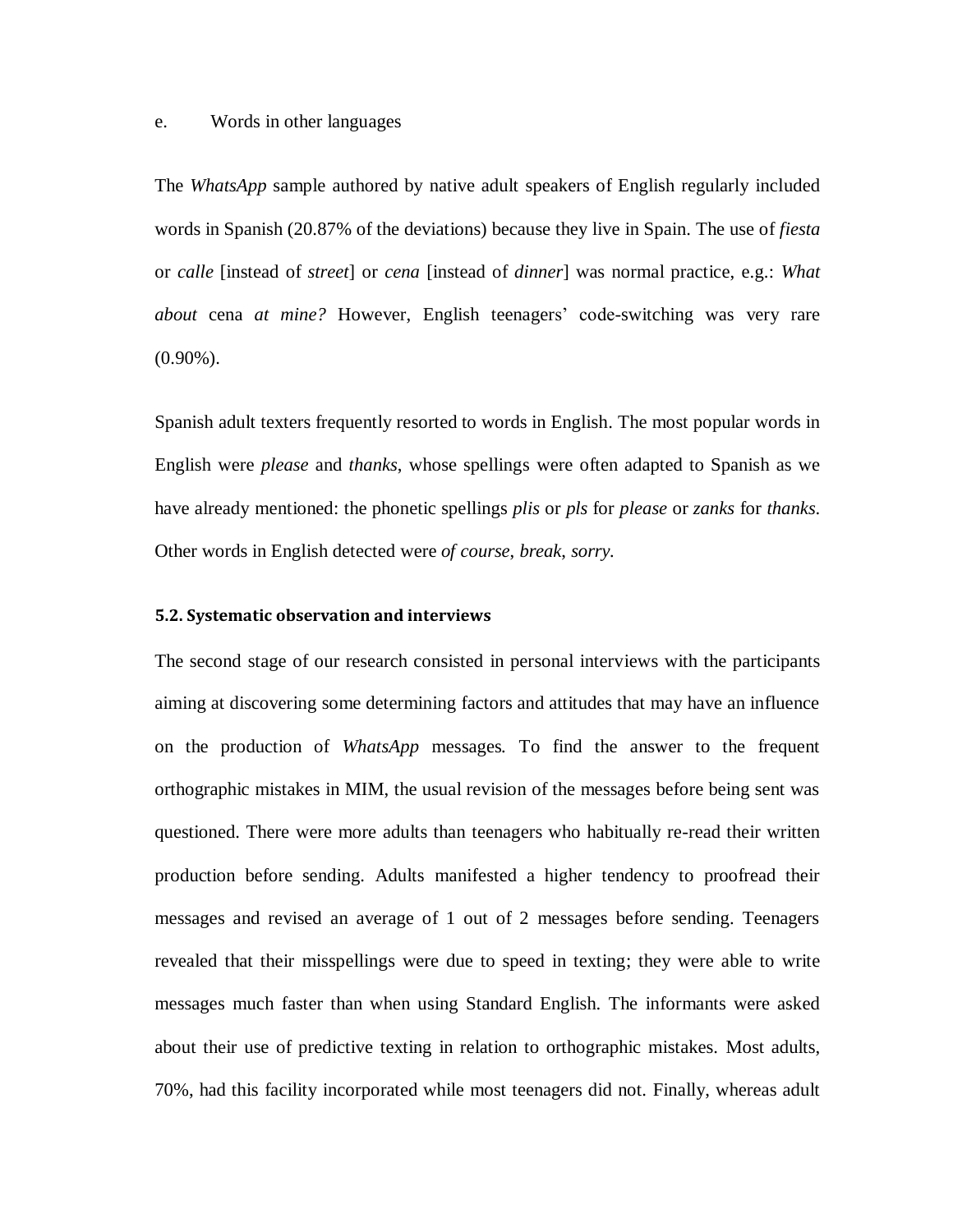texters took into account the age of the recipients as a determining factor for language correctness, teenagers used similar language patterns disregarding the age of the addressee. All the writers manifested different writing habits depending on the online platform used. In their opinion, their messages on *WhatsApp* accounted for the same degree of informality and language variation that they applied to *Twitter*, for example, whereas their messages on *Facebook* were far more formal in their view. The results of this survey confirmed a general awareness of the writers of the difference between formal and informal registers.

When informants were interviewed about their opinion on the oralised strategies employed, creative language and its purpose, both English and Spanish age groups were aware of the strategies utilised, which, in their opinion, conveyed solidarity with their addressees, playfulness, and innovativeness.

In brief, this survey clearly confirms the results of the linguistic analysis undertaken: the preference of teenagers for the inclusion of oralisation strategies in their messages.

#### **6. Discussion and conclusion**

This study tried to shed light upon some sociolinguistic determining factors of naturallyoccurring text messages exchanged by interactants of different age spans and different languages. MIM has provided an important site in which to examine sociolinguistic variation and its adherence to standard language. The corpora of *WhatsApp* messages collected provided a concrete support and examples that reliably represent authentic language use in current electronic communication, in Herring's (2011) words, one of the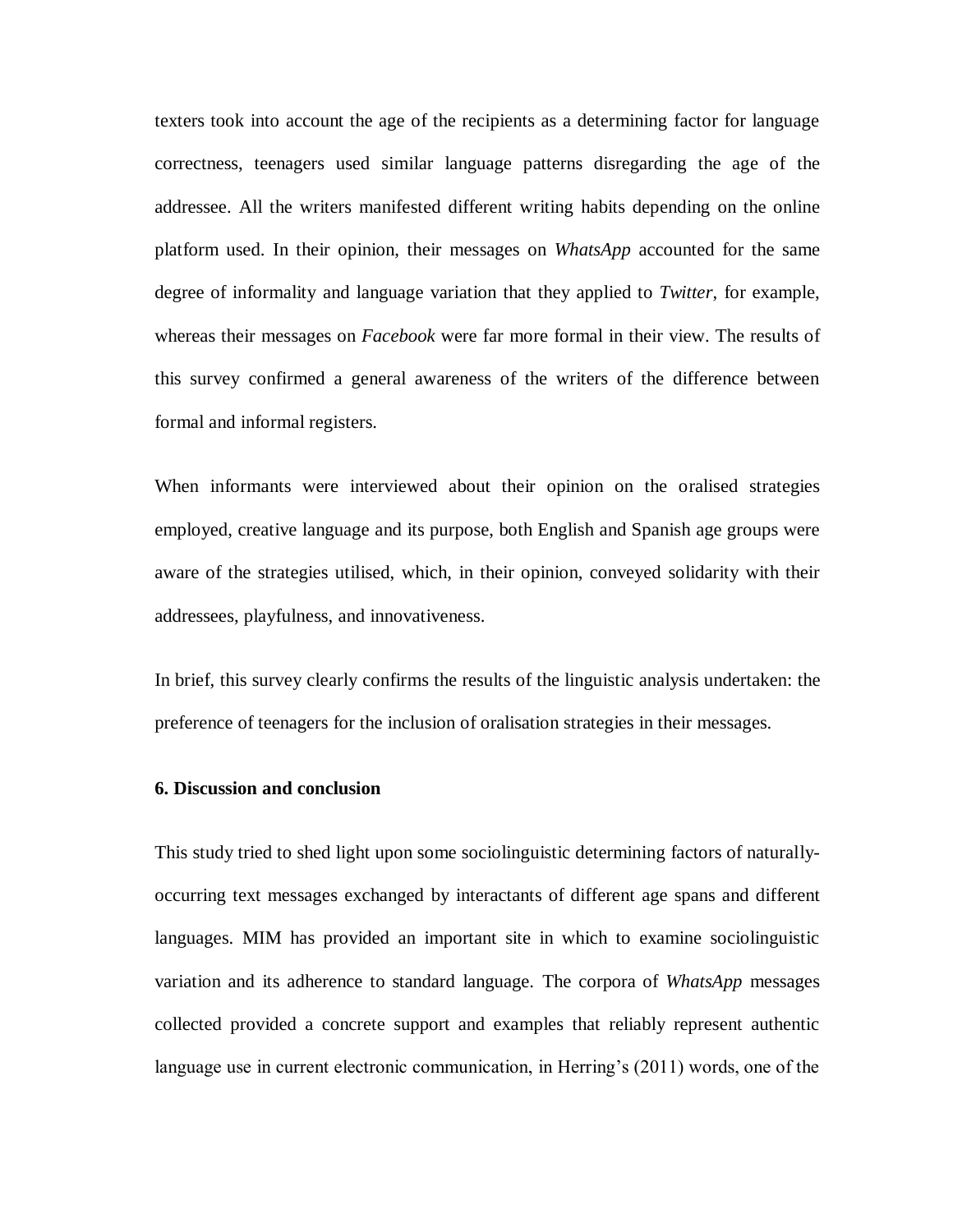most difficult tasks in Computer-mediated discourse analysis. Some interesting facts could be outlined from the results drawn from the study.

Regarding our research questions, if age is a determining factor attested crossgenerationally and cross-culturally in *WhatsApp* messages, the comparison between English and Spanish produced some unforeseen results. On the one hand, adults writing in English wrote longer messages than the other interactants, contrarily to results from previous studies on online communication (e.g., Authors et al., 2009). In this former cross-cultural examination of online written messages, English writers consistently displayed a preference for much shorter sentences than writers of Romance languages such as Spanish. Another interesting result has been that, in the present research, teenagers have employed slightly longer words in both languages, this can be accounted for the fact that they frequently resorted to letter repetition.

In general, our results have confirmed that the conversational style conveyed by means of oralisation strategies in MIM is a tendency more frequently present in Spanish than in English, unlike some previous studies carried out by the Authors (2008) that showed a higher preference for a less conversational style in online written practices in Spanish.

On the other hand, from the two variables studied, the variable language manifested fewer dramatic differences than age. Our cross-cultural analysis showed the higher contribution of English and Spanish teenage texters to language variation by incorporating a noticeable number of non-standard forms into their messages in contrast with adults' messages. Cross-generational differences were observed in the strategies of oralisation by means of the parameters analysed that, in consistence with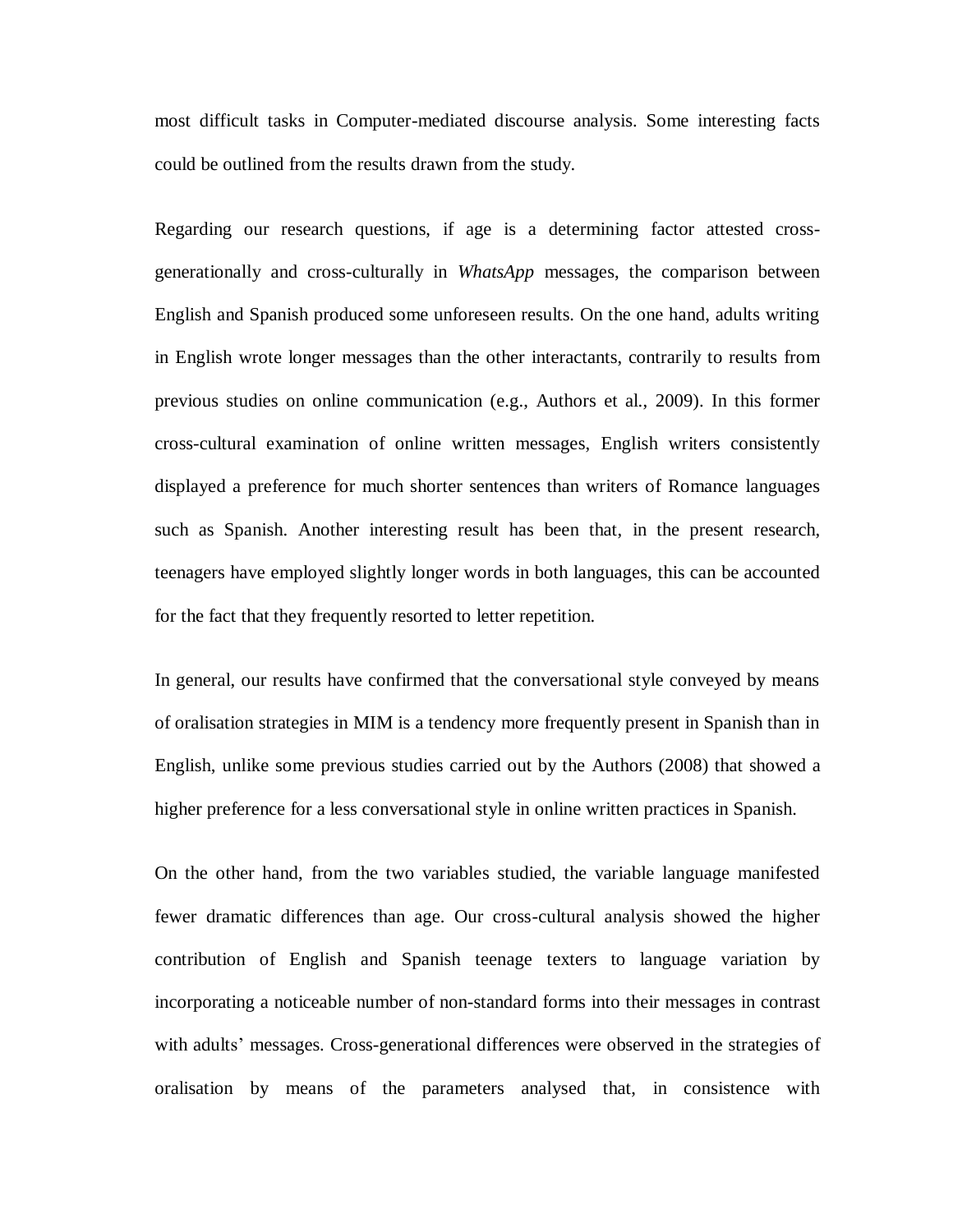Androutsopoulus (2013), compensated for the lack of phonological feedback, posture and other cues used in ordinary spoken conversation.

Let us now see an overview of the examination of these oralisation strategies in detail. Firstly, the study of emoticons has provided revealing findings. Unlike the infrequent use of emoticons found by Baron (2008) as well as by the Authors (2008) in previous analyses of CMC, the corpora of these texters attested a high number of emoticons. This may be due to the fact that *WhatsApp* has recently incorporated a great variety of them as textual portrayals of the writer's mood or facial expressions; emoticons have taken the place of the former emoticons made with keyboard strokes, combinations of different typographic symbols, such as colon, semicolon or brackets to express, for example, smile, surprise or horror faces. In this case, the affordances of the medium have clearly shaped the message (Condon and Cech, 2001). In our study, participants mainly expressed their emotions online through facial expressions of smile or frown to express laughter, surprise or approval.

Interestingly, our study found out that *X*, a traditional symbol to signal emotion in written correspondence, was a frequent substitution for an emoticon in English when signing off a message to display emotion, as in the study carried out by Lyddy et al. (2014).

Secondly, our results have confirmed that, at the moment, there is a clear tendency to the use of non-standard language, especially in young texters' messages with nearly half of the word content with some oralisation strategy, unlike the results of previous empirical studies which consistently supported the view that the majority of text messaging is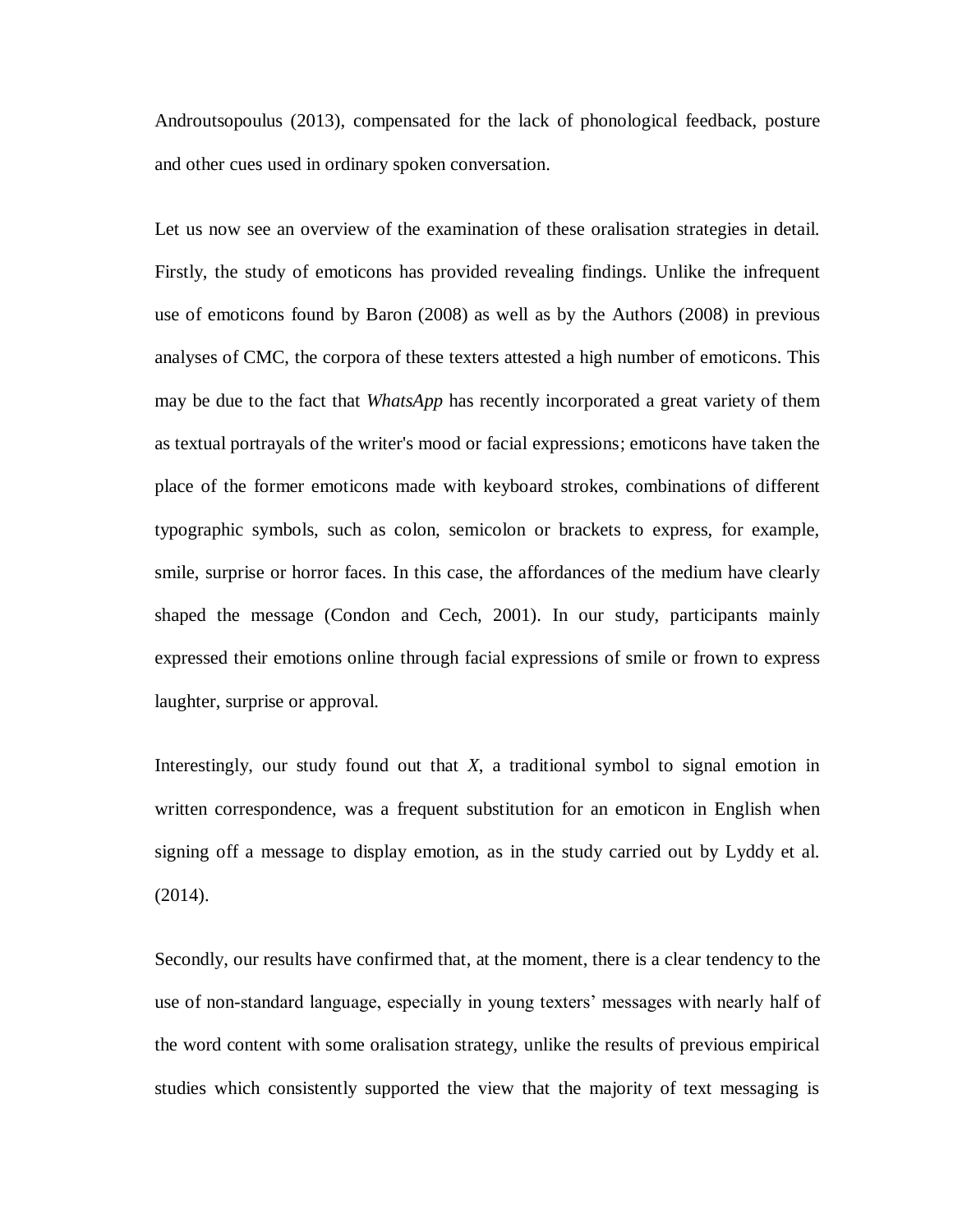standard form (see the recent overview carried out by Lyddy et al., 2014). The generalised intentional variation found in spelling and non-standard language, for example, was largely attested by teenagers' writings, which showed a higher contribution than adults to language variation. However, differences found in the writing practices of both age groups, such as revision of messages and predictive texting, may have had an influence on the use of fewer oralisation strategies in adult texters.

Mainly, these oralisation strategies stem from the brevity-speed imperative as the interviews suggested. Similarly, economy reasons may be behind the absence of capitalisation, whose inclusion needs a second keystroke to write uppercase letters, as happens with accentuation in Spanish and the use of apostrophes in English, all of them intentionally produced as "part of the language games that this medium favours" Yus (2011:176).

Past research on variation in texting (e.g., Thurlow and Brown, 2003) consistently revealed its motivation by three 'social maxims': brevity and speed, paralinguistic resolution and phonological approximation. In chatrooms and instant messaging, these maxims encourage variation in spelling which includes, for instance, lexical abbreviation and the use of capitals to indicate emphasis or attempts to capture informal speech. In this concern, the results drawn from this study have also highlighted the presence of the three 'social maxims' in Mobile Instant Messaging. However, what holds for texting does not always hold for MIM: it is worth observing the absence of capitalisation in our findings in sharp contrast to its frequent use in texting according to Thurlow and Brown (2003).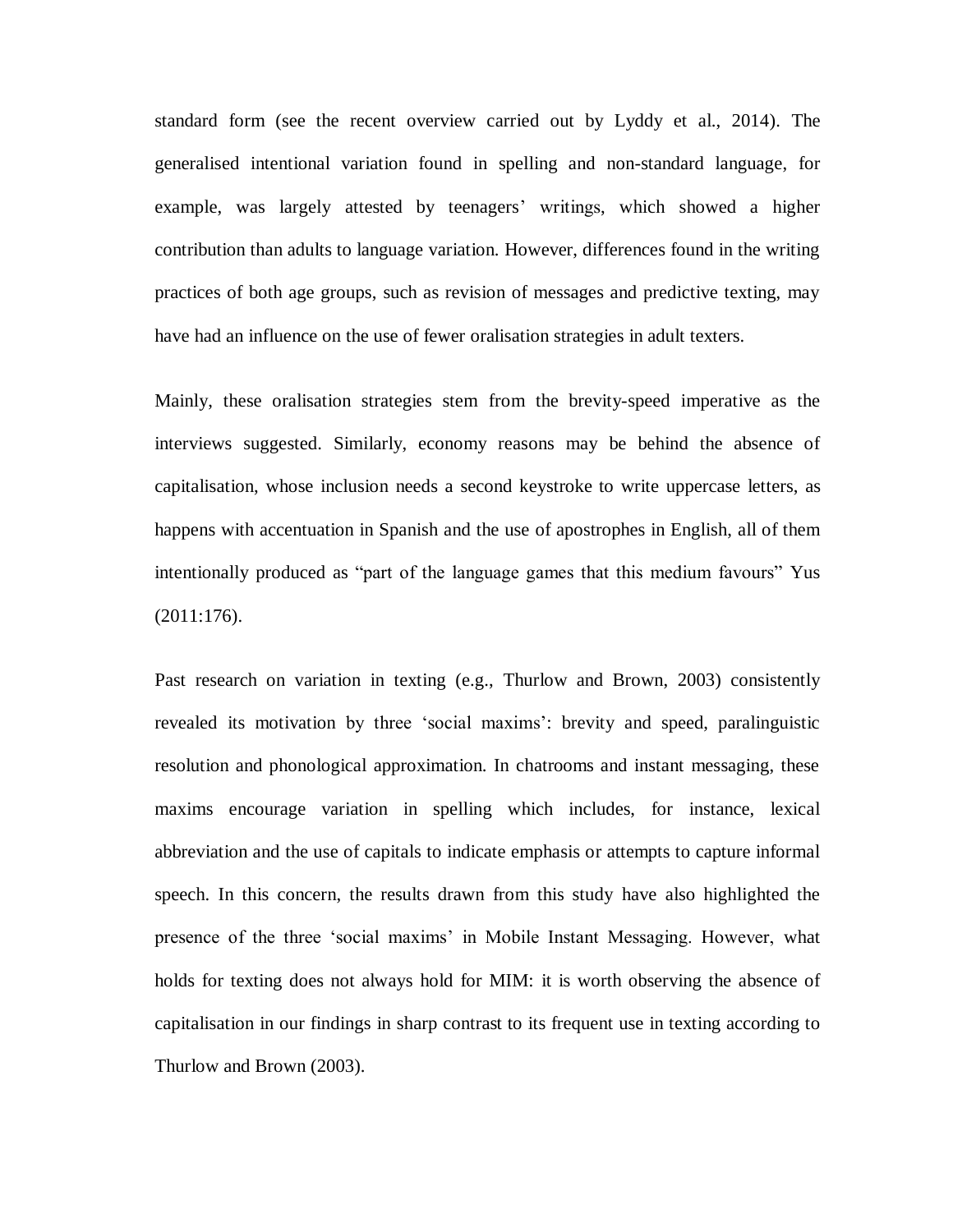Thirdly, the use of code-switching by English adults was unsurprising, as the authors live in Spain and have a daily contact with Spanish. This incorporation of words in other languages is used as a marker of social identities according to Herring (2011), and can reinforce community links in Lan's (2000) view. The widespread use of words like "ok" by Spanish writers is worth mentioning, as this expression is currently integrated into everyday Spanish; it is a commonly accepted Anglicism (Otheguy, 2001).

Notwithstanding all the differences mentioned above, we want to highlight that individual style is an important component in variation which may show notable differences among writers. Furthermore, in consistence with Squires (2012), the writers' individual stylistic choice considered non-standard in the mainstream may be considered standard in the particular community under study. This implies that the deviations present in the sample analysed may be standard in this context but non-standard in other forms of written language. Indeed, the language used presented a less traditional writing style that may require the gradual emergence of norms, which seems to concord with the conclusions reached by Ferrara et al. (1991) on interactive written discourse in the early stages of CMC research. This may need some time to acquire a standard status or not. Nevertheless, this study has demonstrated that, despite personal styles, there is a general tendency to implement oralisation strategies in written registers in which time constraints are largely involved.

All in all, the considerations set out on the oralisation strategies used in MIM confirm the sense of intimacy*,* expressiveness and connection, cross-generationally and crossculturally speaking, among the interlocutors.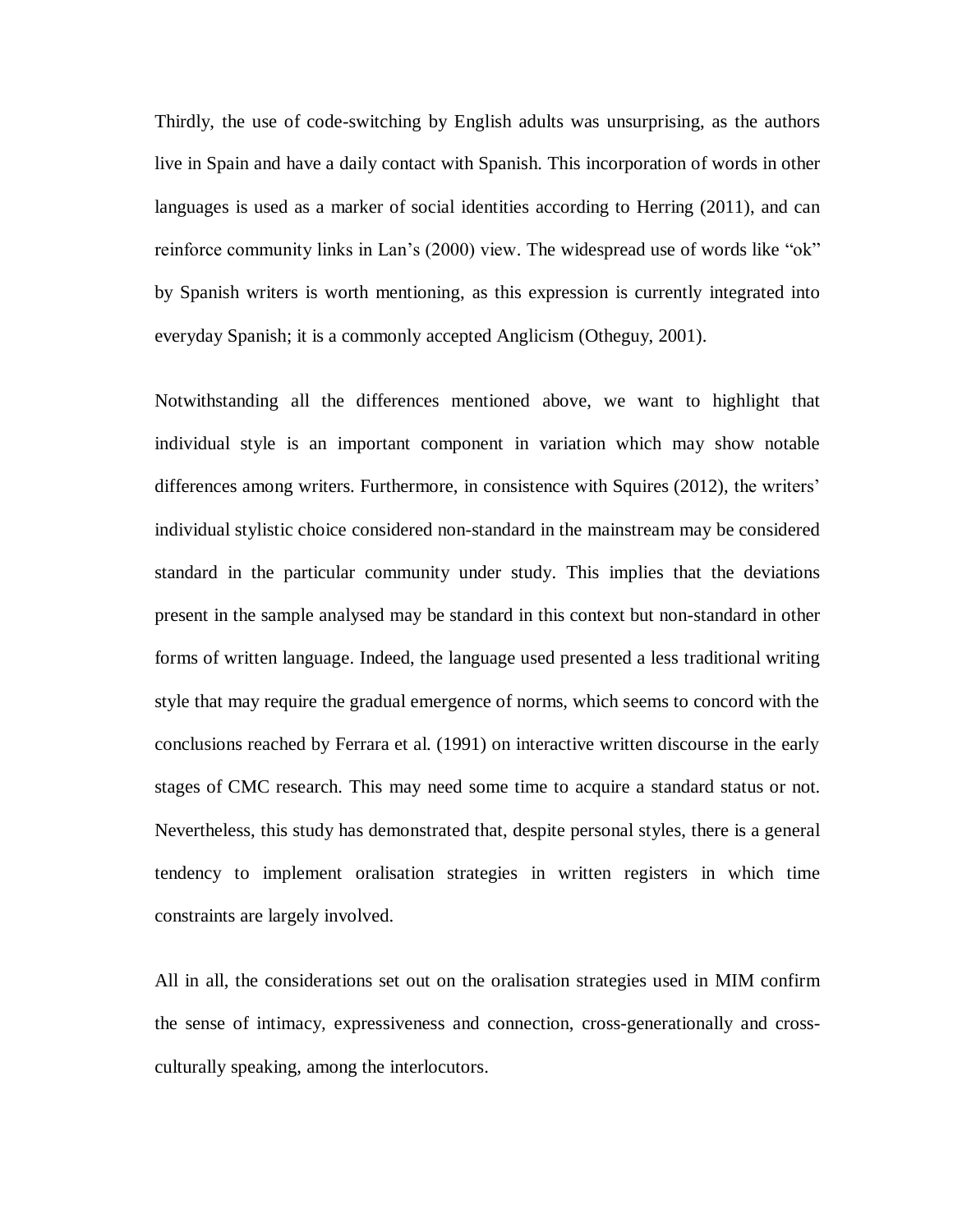Finally, some considerations need clarification. The data obtained from this research cannot be linguistically conclusive due to the fact that the messages analysed could be biased because they were not randomly selected. We agree with Baron (2008) that they simply constitute a convenience sample available for study. With a broader sample, individual styles, for example, will likely show different patterns of variation, as suggested by Squires (2012). We would also like to say that the fact that the group of English adult participants were living in Spain may have influenced the results, at least in some parameters such as the use of code-switching.

This research provides a starting point for further investigations in this promising field of Computer-mediated Communication where cutting edge technological developments change rapidly. *WhatsApp* is constantly growing and adopting new channels and new facilities that may make our results obsolete almost overnight, as Spooren and van Charldorp (2014) explained. We are aware that the factors that influence the adoption and usage of new technologies are, at most, complex and sometimes unpredictable. Notwithstanding this, since the primary objective of *WhatsApp* is to communicate events, the need to interact will provoke the adoption of another popular service with similar affordances, allowing the research published in this article to be scholarly relevant again. Nevertheless, and apart from this continuous change, what remains unchanged, in Thurlow and Poff's (2013: 179) words, "is people's determination and capacity to rework technologies (both mechanical and linguistic) for maximising  $sociality$  — in other words, for communication".

Further cross-linguistic studies will be needed to reach to more conclusive results in the field. Future research may observe gender differences in the use of *WhatsApp* or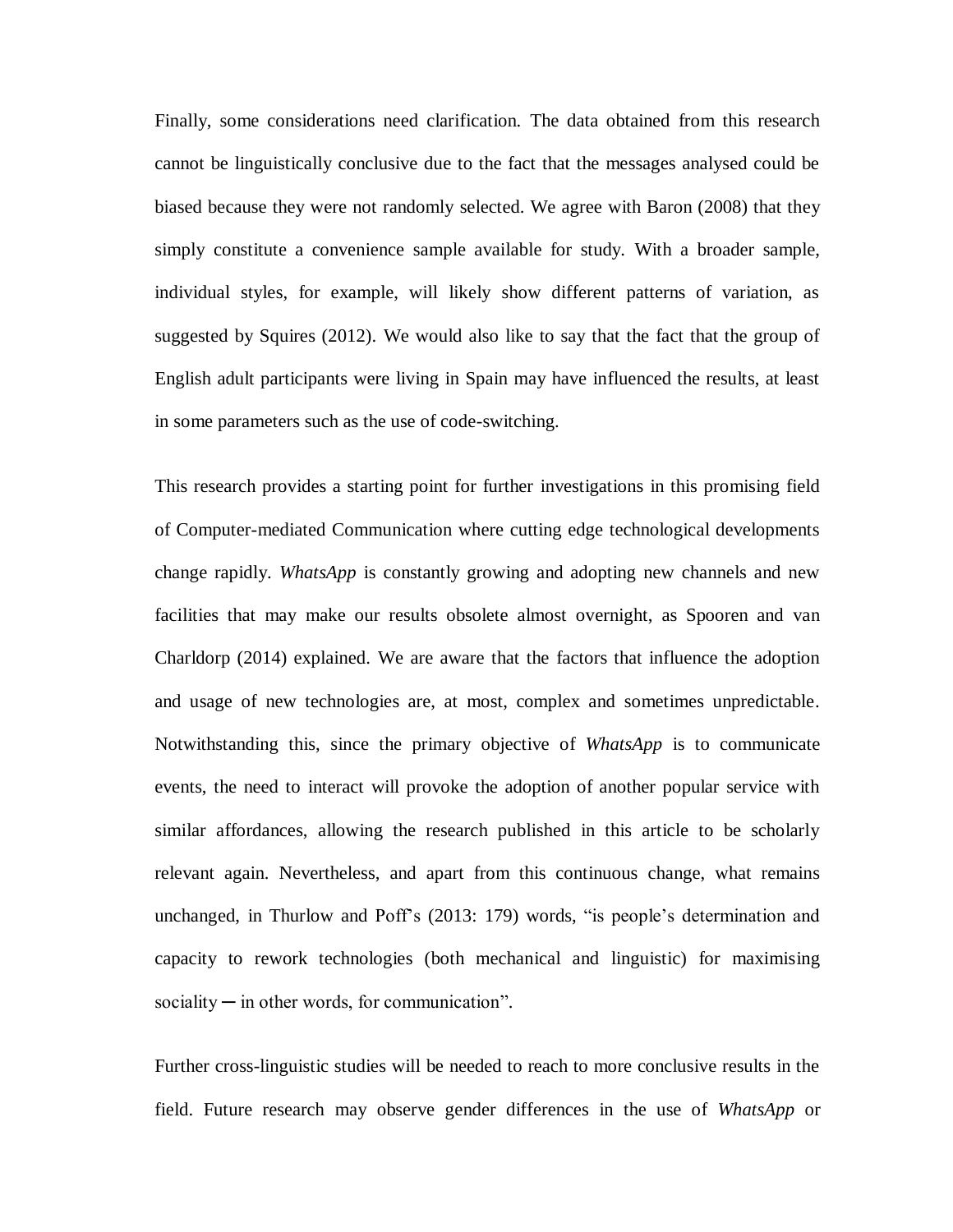communities of practice and their particular stylistic features of use by collecting online messages sent to groups of texters in *WhatsApp* since friends and peer groups usually establish their own local stylistic norms in order to maintain and build relationships (Thurlow and Poff, 2013).

# **References**

Andersen, G. 2001. *Pragmatic markers and sociolinguistic variation: A relevancetheoretic approach to the language of adolescents*. Pragmatics and Beyond New Series, 84. Amsterdam and Philadelphia: John Benjamins Publishing.

Androutsopoulos, J. 2000. "Non-standard spellings in media texts: The case of German fanzines". *Journal of Sociolinguistics*, 4(4). 514-533. http://onlinelibrary.wiley.com/doi/10.1111/1467-

9481.00128/abstract;jsessionid=7DC7B606BCAAEDB3618057A1D616F863.f04t04?us erIsAuthenticated=false&deniedAccessCustomisedMessage= doi: 10.1111/1467- 9481.00128

Androutsopoulos, J. 2008. "Potentials and limitations of discourse-centred online ethnography". *Language @ Internet*, 5. Available at <http://www.languageatinternet.org/articles/2008/1610>. Last accessed 8 July 2015. Androutsopoulos, J. 2011. "From language variation to heteroglossia in the study of Computer-mediated Discourse." In: Thurlow, C. and K. Mroczek (eds.), *Digital Discourse: Language in the New Media.* Oxford and New York: Oxford University Press. 277-298.

Baron, N. S. 2000. *Alphabet to Email*. New York and London: Routledge.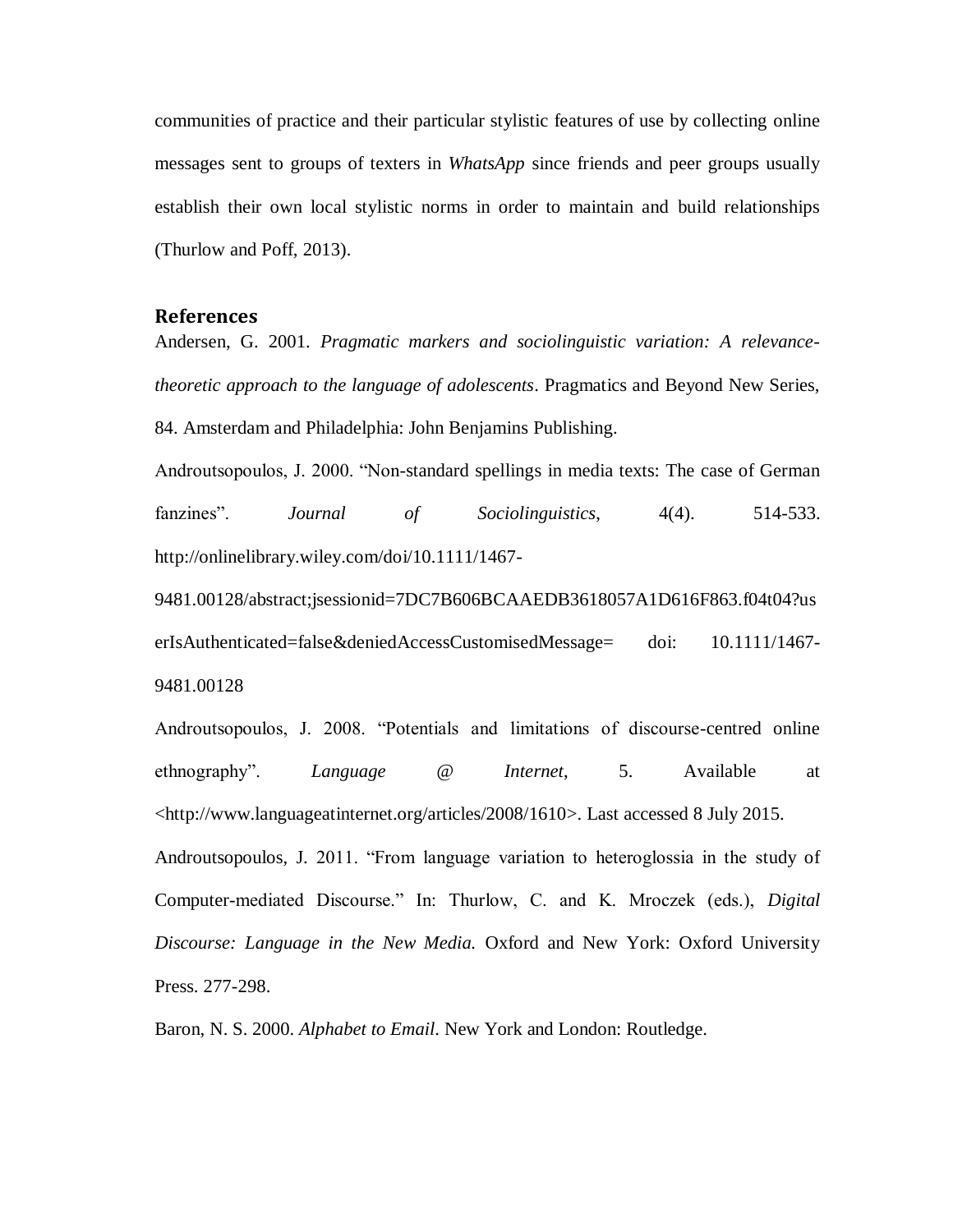─. 2004. "ʽSee you online': Gender issues in college student use of Instant Messaging". *Journal of Language and Social Psychology,* 23(4). 397-423. [http://jls.sagepub.com/content/23/4/397.short.](http://jls.sagepub.com/content/23/4/397.short) doi: 10.1177/0261927X04269585

─. 2008. *Always On. Language in an Online and Mobile World*. Oxford: Oxford University Press.

Bayley, R. 2002. "The quantitative paradigm." In: Chambers, J. K., P. Trudgill, and N. Schilling-Estes (eds.), *The Handbook of Language Variation and Change.* Oxford: Blackwell. 117-141*.*

Beiswanger, M. 2013. "Micro-linguistic structural features of Computer-mediated Communication." In: Herring, S.C., D. Stein and T. Virtanen (eds.), *Pragmatics of Computer-mediated Communication*. Berlin: Walter de Gruyter. 463-488.

Biber, D. 1988. *Variation across Speech and Writing*. Cambridge: Cambridge University Press.

Cheshire, J. 2006. "Age- and generation-specific use of language". In: Ammond, U., N. Dittmar and K. Mattheier (eds.), *Sociolinguistics: an international handbook of the science of language and society.* Berlin, Germany: Walter de Gruyter. 1552–1563.

Chafe, W. 1982. "Integration and involvement in speaking, writing, and oral literature". In: Tannen, D. (ed.), *Spoken and written language. Exploring orality and literacy.*  Norwood, NJ: Ablex. 35-53.

Chiluwa, I. 2010. "Nigerian English in informal email messages". *English World-Wide*, 31(1). 40-61. [https://benjamins.com/#catalog/journals/eww.31.1.02chi/details.](https://benjamins.com/#catalog/journals/eww.31.1.02chi/details) doi: [10.1075/eww.31.1.02chi](http://dx.doi.org/10.1075/eww.31.1.02chi)

Condon, S. L. and C. G. Cech. 2001. "Profiling turns in interaction: Discourse structure and function". *Proceedings of the 34th Annual Hawaii International Conference on*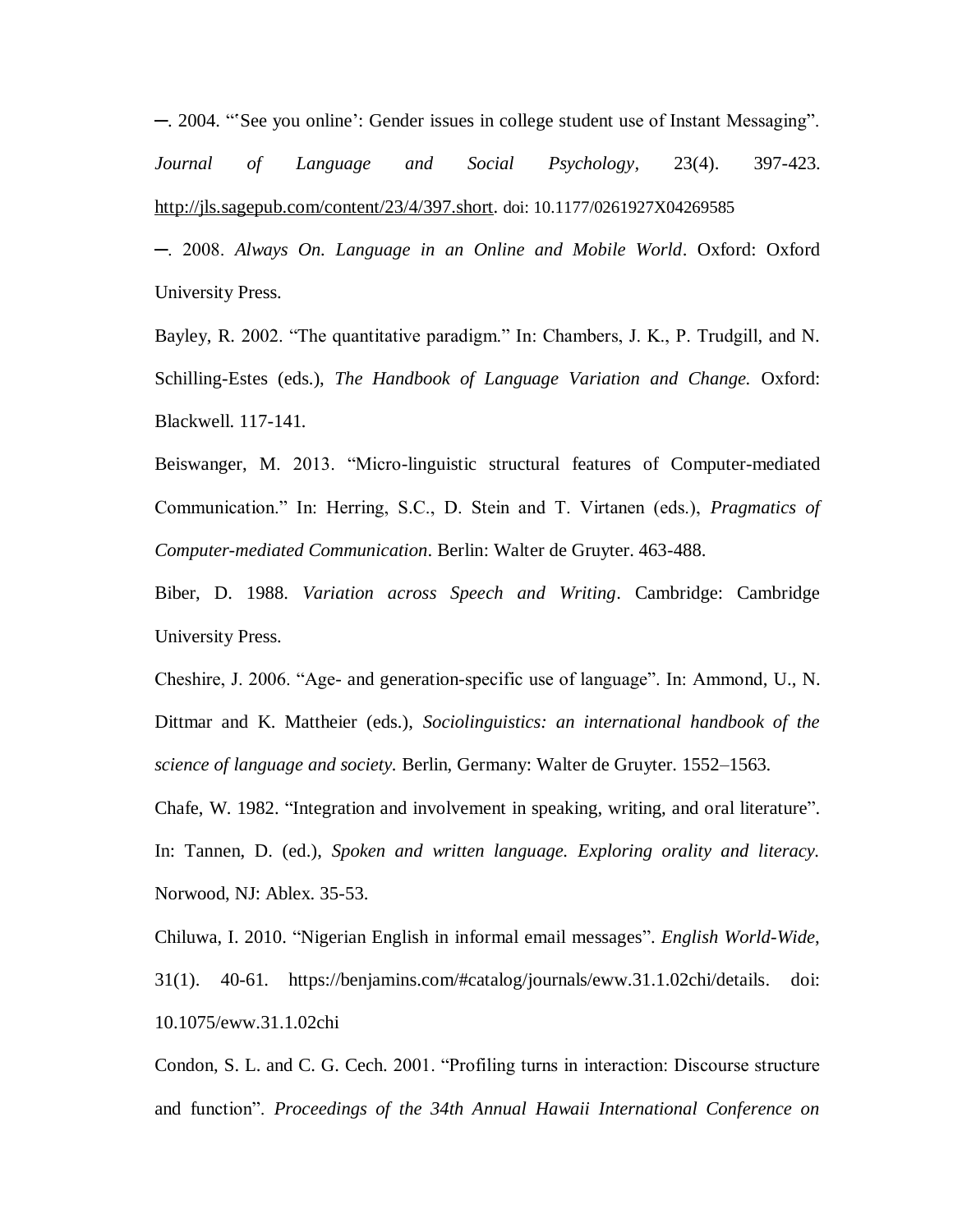*System Sciences*. IEEE. 1-10. Available  $\langle$ http://citeseerx.ist.psu.edu/viewdoc/download?doi=10.1.1.105.6433&rep=rep1&type= [pdf>](http://citeseerx.ist.psu.edu/viewdoc/download?doi=10.1.1.105.6433&rep=rep1&type=pdf). Last accessed 8 July 2015.

Crystal, D. 2001. *Language and the Internet*. Cambridge: Cambridge University Press.

Dredge, S. 2014. "Why is WhatsApp worth up to \$19bn to Facebook?" *The Guardian*, 20 February. http://www.theguardian.com/technology/2014/feb/20/facebook-whatsappacquisition-apps-messaging

Ferrara, K., H. Brunner and G. Whittemore. 1991. "Interactive written discourse as an emergent register". *Written Communication*, 8(1). 8-34. [http://wcx.sagepub.com/content/8/1/8.short.](http://wcx.sagepub.com/content/8/1/8.short) doi: 10.1177/0741088391008001002

Glaznieks, A. and E.W. Stemle. 2014. "Challenges of building a CMC corpus for analyzing writer's style by age: The DiDi project". *Journal for Language Technology and Computational Linguistics,* 29(2). 31-58. http://www.researchgate.net/publication/267448275\_Challenges\_of\_building\_a\_CMC\_c orpus\_for\_analyzing\_writers\_style\_by\_age\_The\_DiDi\_project

Herring, S. C., D. Stein and T. Virtanen (eds.). 2013. "Introduction to the Pragmatics of Computer-mediated Communication". *Pragmatics of Computer-mediated Communication.* Berlin: Walter de Gruyter. 3-34. http://www.beckshop.de/fachbuch/inhaltsverzeichnis/9783111738635\_TOC\_001.pdf

Jones, R. H., and C. A. Hafner. 2012. *Understanding Digital Literacies*. London and New York: Routledge.

Labov, W. 1994. *Principles of Linguistic Change, 1: Internal factors*. Malden and Oxford: Blackwell.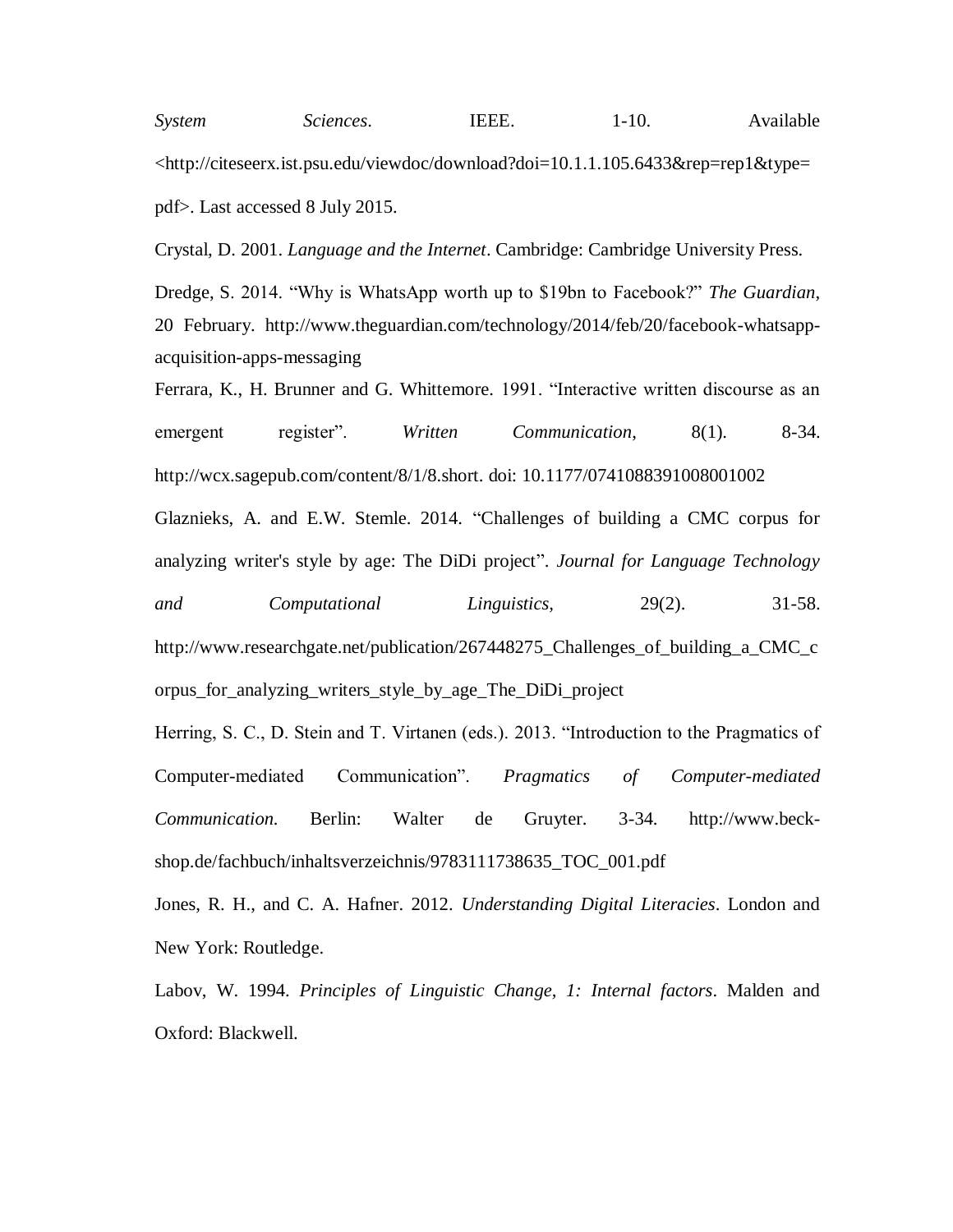─. 2001. *Principles of Linguistic Change*, *2: Social factors.* Malden and Oxford: Blackwell.

Lan, L. 2000. "Email: a challenge to Standard English?" *English Today*, 16(4). 23-29. [http://journals.cambridge.org/action/displayAbstract?fromPage=online&aid=1280724&f](http://journals.cambridge.org/action/displayAbstract?fromPage=online&aid=1280724&fileId=S0266078400000511) [ileId=S0266078400000511.](http://journals.cambridge.org/action/displayAbstract?fromPage=online&aid=1280724&fileId=S0266078400000511) doi: <http://dx.doi.org/10.1017/S0266078400000511>

Livingstone, S. and E. Helsper. 2010. "Balancing opportunities and risks in teenagers' use of the internet: The role of online skills and internet self-efficacy". *New Media & Society,* 12(2). 309-329.

[http://nms.sagepub.com/content/early/2009/11/24/1461444809342697.abstract.](http://nms.sagepub.com/content/early/2009/11/24/1461444809342697.abstract) doi: 10.1177/1461444809342697

Lyddy, F., F. Farina, J. Hanney, L. Farrell and K.N O'Neill. 2014. "An analysis of language in university students' text messages". *Journal of Computer-mediated Communication*, 19(3). 546-561. [http://onlinelibrary.wiley.com/doi/10.1111/jcc4.12045/full.](http://onlinelibrary.wiley.com/doi/10.1111/jcc4.12045/full) doi: 10.1111/jcc4.12045 Otheguy, R. 2001. "Simplificación y adaptación en las lenguas en contacto". II Congreso Internacional de la Lengua Española. Available at <http://cvc.cervantes.es/obref/congresos/valladolid/ponencias/unidad\_diversidad\_del\_es panol/3\_el\_espanol\_en\_los\_EEUU/otheguy\_r.htm >. Last accessed 8 July 2015. Plester, B., C. Wood and P. Joshi. 2009. "Exploring the relationship between children's knowledge of text message abbreviations and school literacy outcomes". *British Journal of Developmental Psychology,* 27(1). 145-161. [http://onlinelibrary.wiley.com/doi/10.1348/026151008X320507/abstract;jsessionid=CC](http://onlinelibrary.wiley.com/doi/10.1348/026151008X320507/abstract;jsessionid=CCB847E77E0E870BA44EE4EDB740AAC4.f04t02?userIsAuthenticated=false&deniedAccessCustomisedMessage) [B847E77E0E870BA44EE4EDB740AAC4.f04t02?userIsAuthenticated=false&deniedAc](http://onlinelibrary.wiley.com/doi/10.1348/026151008X320507/abstract;jsessionid=CCB847E77E0E870BA44EE4EDB740AAC4.f04t02?userIsAuthenticated=false&deniedAccessCustomisedMessage)

[cessCustomisedMessage=](http://onlinelibrary.wiley.com/doi/10.1348/026151008X320507/abstract;jsessionid=CCB847E77E0E870BA44EE4EDB740AAC4.f04t02?userIsAuthenticated=false&deniedAccessCustomisedMessage). doi: 10.1348/026151008X320507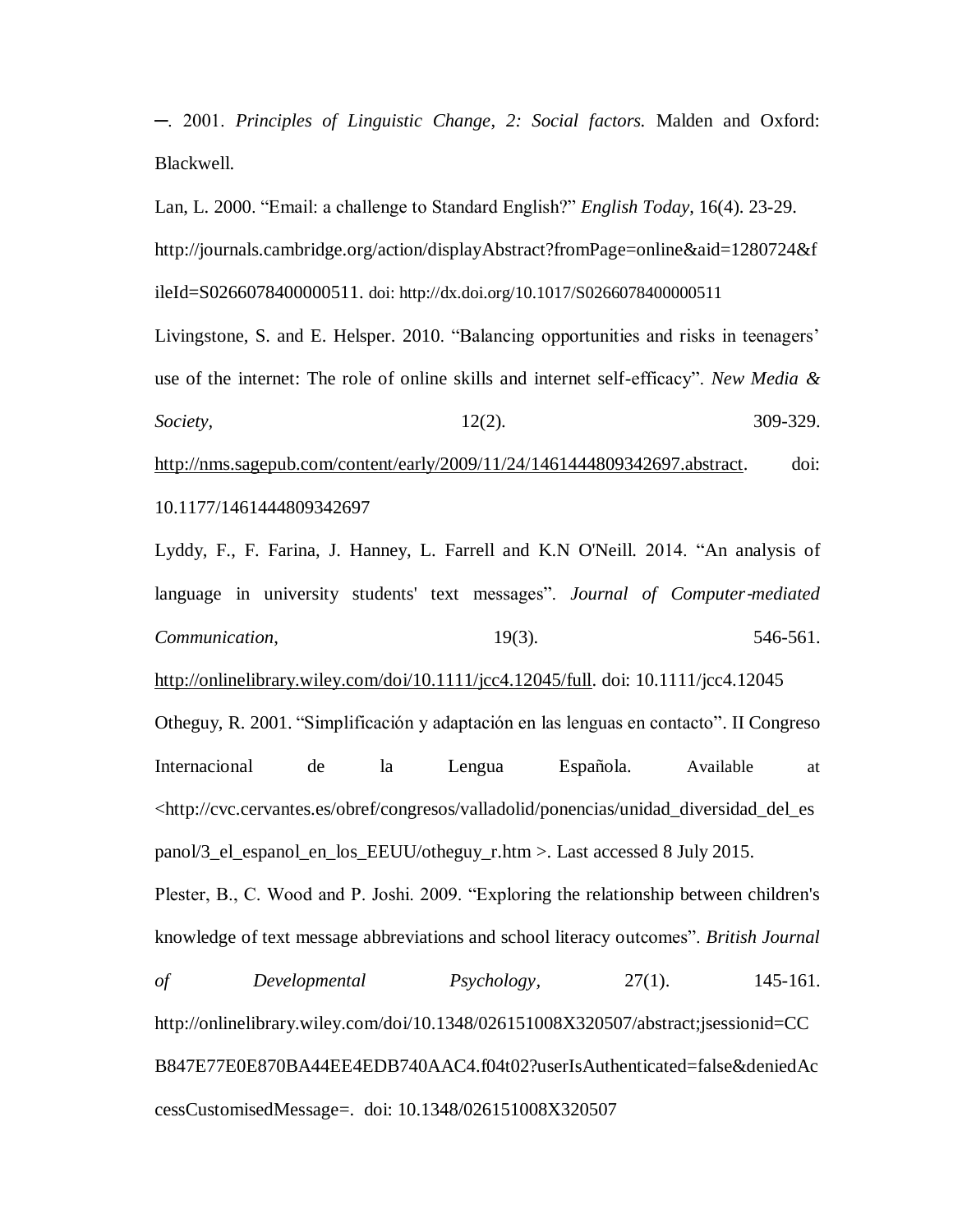Scott, M. 2004. *WordSmith Tools Version 6.0*. Oxford: Oxford University Press.

Spilioti, T. 2011. "Beyond genre: Closings and relational work in text-messaging". In: Thurlow, C. and K. Mroczek (eds.), *Digital Discourse: Language in the New Media*. Oxford and New York: Oxford University Press. 67-85.

Spooren, W. and T. van Charldorp. 2014. "Challenges and experiences in collecting a chat corpus". *Journal for Language Technology and Computational Linguistics*, 29(2). 83-96.

Squires, L. 2012. "Whos punctuating what?' Sociolinguistic variation in instant messaging". *Orthography as Social Action: Scripts, Spelling, Identity and Power*, 3. 289-323.

Tagg, C., A. Baron and P. Rayson, 2012. "ʽI didn't spel that wrong did i. Oops': Analysis and standardisation of SMS spelling variation". In: Cougnon, L.A. and F. Cédrick (eds.), *SMS Communication: A linguistic approach. Special issue of Lingvisticae Investigationes,* 35(2). 367–388.

Thurlow, C. 2006. "From statistical panic to moral panic. The metadiscursive construction and popular exaggeration of new media language in the print media". *Journal of Computer-mediated Communication*, 11(3), 667-701. [http://onlinelibrary.wiley.com/enhanced/doi/10.1111/j.1083-6101.2006.00031.x/.](http://onlinelibrary.wiley.com/enhanced/doi/10.1111/j.1083-6101.2006.00031.x/) doi: 10.1111/j.1083-6101.2006.00031.x

Thurlow, C. and A. Brown. 2003. "Generation Txt? The sociolinguistics of young people's text-messaging". *Discourse Analysis Online*, 1(1). 30-57. http://extra.shu.ac.uk/daol/articles/v1/n1/a3/thurlow2002003-paper.html

Thurlow, C. and K. Mroczek (eds.). 2011. *Digital Discourse: Language in the New Media*. Oxford: Oxford University Press.